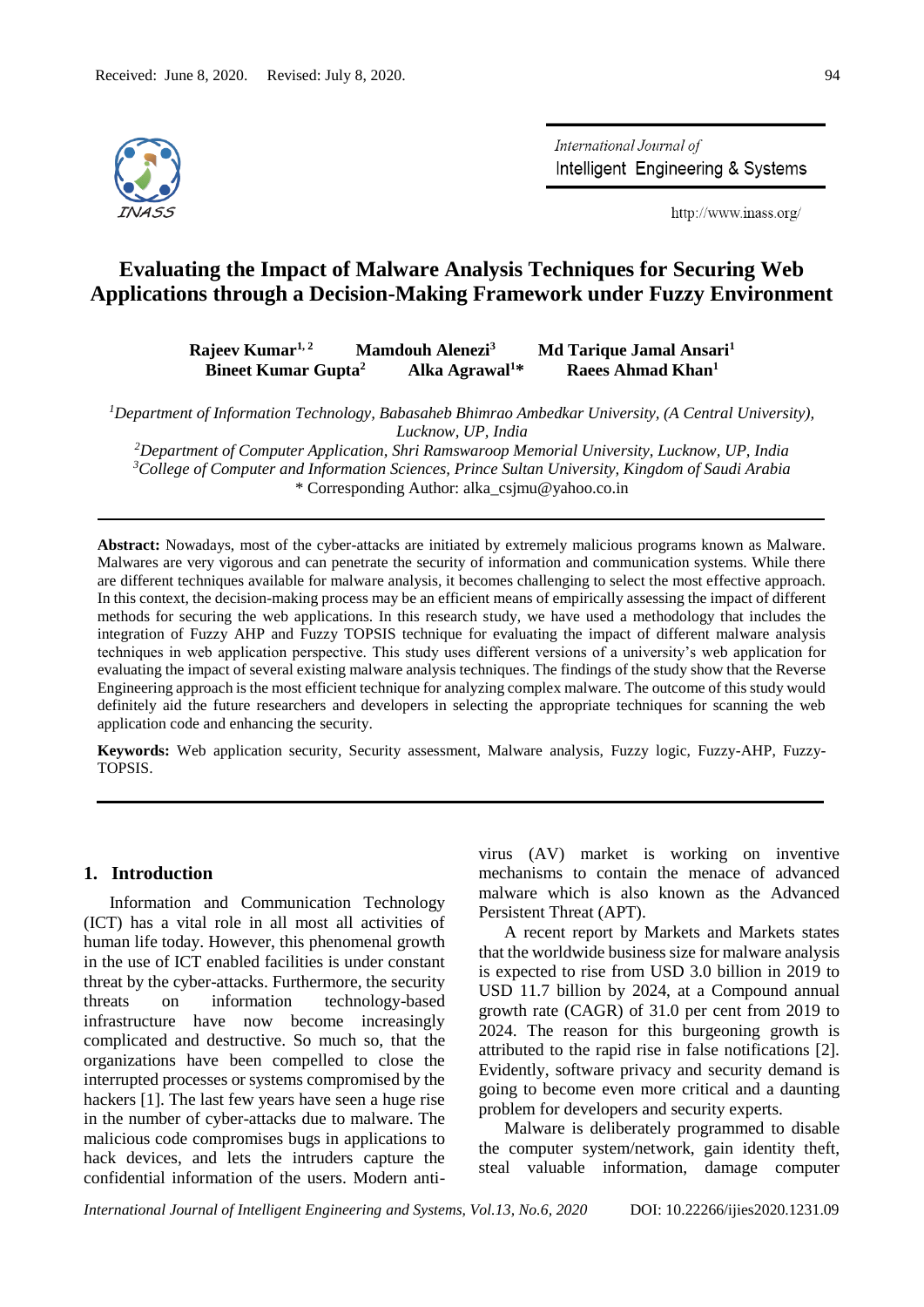systems or even portable systems and impede important activity [3, 4]. This malicious code can easily hack the secret information of business organizations as well as personal computer systems. The complexity of malware has a major impact on the software application costs. Ultimately, the cost of the invasion varies depending on the effectiveness of the attack. Modern malware has evolved to be a highly efficient method for executing cyber-attacks [5]. Prevention of cyber-attacks on the internet services has now become a key issue for system engineers and research scientists. Software security organizations are continuously adding the modern virus signatures into the data repositories, with the aim to reach the milestone of zero-day cyber-attacks over the World Wide Web [6].

As malware continues to rise in its frequency and intelligence, it becomes progressively appealing to develop solutions with enhanced simplification for analyzing the previously undiscovered malware types. Such initiatives would provide adequate technical information to address cyber-attacks. This rise in cyber-attacks is due to both the free accessibility of malware varieties on the internet and integrated options available in open source operating systems like back track, Linux, Kali, Parrot, etc. Due to the extreme complicated nature of latest generation malware, conventional security system strategies seem unable to avoid advanced cyber-attacks [7]. Machine learning provides great potential to assist throughout the identification of intervention by stealth malware. However there are significant disconnections among machine learning related malware detection "solutions" proposed by the scientific community as well as those described in IDS software in operation [8]. Several business organizations are able to uncover that the detection of cyber-attacks one after the other isn't enough. Signature based approaches for anti-malware can only recognize previously proven approaches. Thus, depending on this kind of approach can contribute to the rapid spread of previously undiscovered risks.

Malware analysis is provided by software security companies as a product, or as a process. Malware detection tool helps software security professionals to identify and evaluate instances of malware and examine whether they are harmful or not. If detected to be harmful, they can sometimes be extracted from the network and stopped from any further propagation. Such technologies may be implemented in public or private organizations to handle threat warnings and eliminate more malware incidents. There are several malware analysis methods available to evaluate differences in malware activity [10, 11]. These kinds of methods are

successful in conducting manual, fine-grained analysis of deceptive malware. Furthermore, specific supplementary details are needed, such as a collection of system calls relating to malicious actions or control-flow differences selection [12]. Malware analysis system includes obtaining a prospective data set of malware by a firewall; testing the prospective data set of malware with the help of a virtual machine to decide whether the prospective data set of malicious programs is malware; and inevitably creating a signature when the prospective data set of malicious programs is malware [9].

Researchers have used several methods to determine and evaluate the impact of systems and much research has been done to rank the software security attributes [13-15]. Some other researchers have also investigated about the protection strategies including the hierarchical characterization and acceptance [16, 17]. Nevertheless, authors of the present study work have not found any research that focuses on evaluating the impact of malware analysis techniques for web applications with the help of Fuzzy based Decision-Making Process. That is why our research, in general, evaluated the impact of several malware analysis techniques by using the Fuzzy-TOPSIS method. The conclusions of this research study would certainly help the researchers and developers in choosing the most appropriate techniques for scanning the web application code, thereby enhancing the security.

The rest of this study is organized as follows: In Section 2, the paper describes the overview of malware analysis. Section 3 discusses the different related works. Section 4 defines the methodology. In Section 5, the impact of malware analysis techniques for web application has been evaluated with the help of Fuzzy ANP-TOPSIS. Sensitivity analysis and comparisons of the outcomes have been enlisted in Section 6 of this paper. Finally, discussion and conclusions are chronicled in Section 7.

### **2. Malware analysis**

Once the presence of malware in the target system is detected, it can be analyzed through several techniques and methods. Malware analysis can be grouped into three broad categories:

- **Static Malware Analysis**
- Dynamic Malware Analysis
- Reverse Engineering

#### **2.1 Static malware analysis**

Static malware analysis tests a file of malware deprived of actually running the script. It is the best way to detect malware, as it may corrupt the machine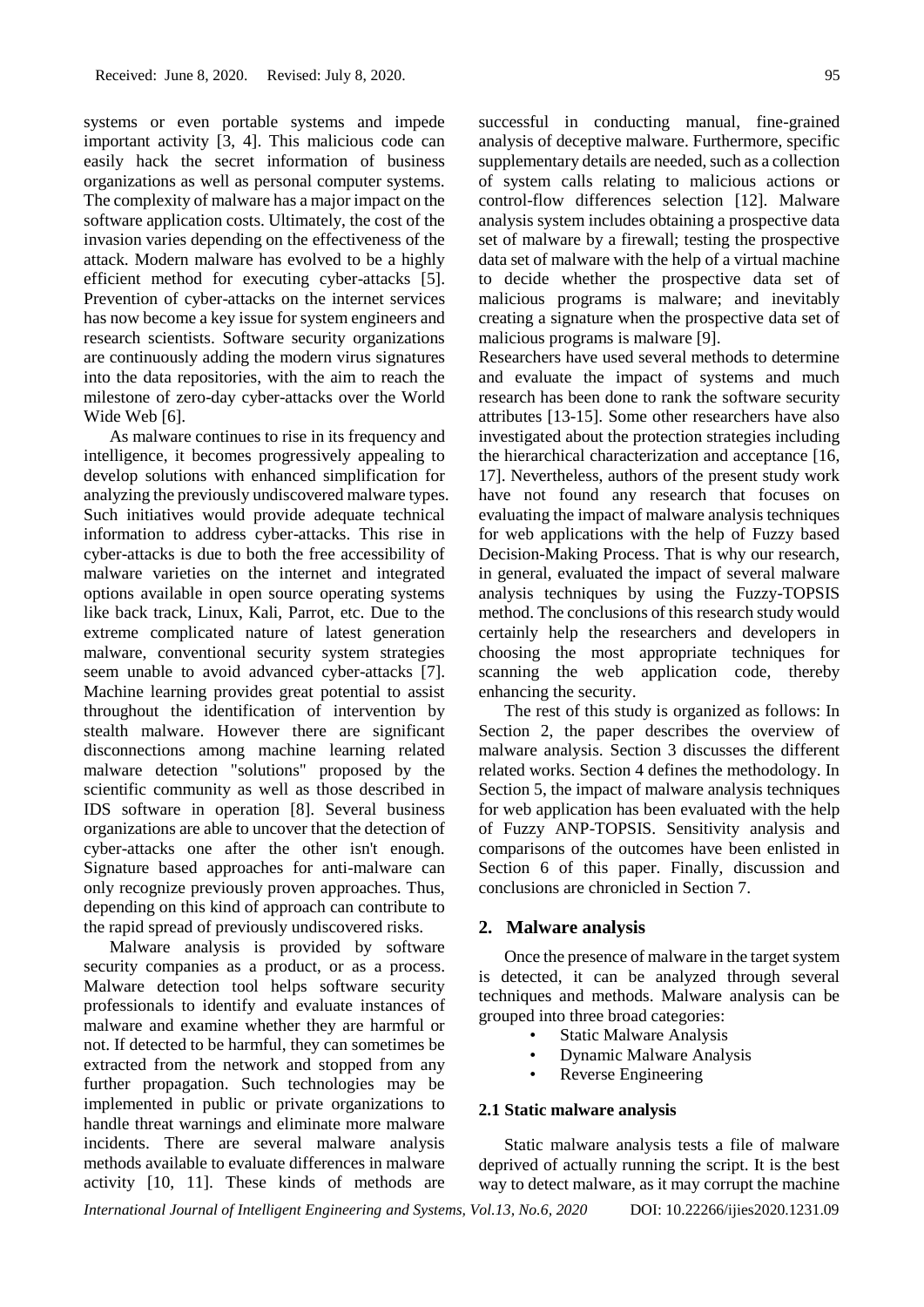by running the script. Static malware analysis collects knowledge from malware at its most primitive form, before seeing the script. The static process is the most common technique to determine whether a file is safe from malware or not. Static malware analysis of data flow as well as other statistical features is derived without actually executing the software. To construct an intermediary description of the binary code, reverse engineering techniques such as disassembly and decompiling are used. Static methods have their own restrictions; they cannot identify malware which utilizes runtime packaging or various anti-reversal and anti-disassembly strategies like code permutation, garbage code insertion (GCI), encryption, compression, etc. [18]. Some of the common malware analysis techniques are virus scan, analysis of memory/os artifacts, PE file scanning, and disassembly of code.

Gu et al. [19] used the study of wavelets to derive features from actual data. Such features can be used to determine whether malicious code has been inserted in the compound text. Das et al. [20] introduced the frequency-centric feature development model with the help system of the patterns of recognized malware and benign samples. Then, in Field Programmable Gate Array (FPGA), they created a machine learning method by using a multilayer perceptron to train the classifier using such functions. At runtime, the qualified classifier is used with early prediction to identify the unknown samples as malware or benign. The findings indicate that to respond to new malware specimens, their approach can maintain high classification precision, quick detection, lower power consumption and versatility for simple upgrading of capabilities.

Kolosnjaji et al. [21] investigated the vulnerability of malware detection methods that use deep networks to understand the actual bytes. They proposed a gradient-based attack sufficient of evading a newly developed deep suitable network. This was done by modifying only a few different bytes at the end of each specimen of malware while maintaining its malicious function. The results indicated that their adversarial malware binaries are highly likely to escape the threatened network, yet less than 1 percent of their bytes were changed. Hashemi and Hamzeh proposed a new approach for detecting the unidentified micro-pattern based malware in executable files [22].

#### **2.2 Dynamic malware analysis**

Dynamic malware analysis approach includes executing the malware as well as analyzing its actions on the device, where the device is installed in a remote and separated setting. Dynamic malware analysis research allows one to remove the virus, make successful signatures, or do even both. For dynamic malware analysis, the binary malware is executed underneath the setting of the virtual machine (VM). The malware binary's execution time behavior is observed for example, depending upon API calls or device call indications triggered by the binary. However, there are a few restrictions in this technique. It is possible that the Dynamic techniques may not be able to examine the provided malware sample's technical capabilities because these techniques do not protect the entire actions throughout that specific operation [18]. There are some general approaches for dynamic malware analysis which are API call analysis, Malware Sandboxing and manually analysis network services. Amal et al. [23] proposed a malware analysis and classification approach named AMAL. It is an automatically generated, behavior-based malware detection and classifying program that fixes the existing systems vulnerabilities. The AMAL approach is generated by two sub-systems. These sub-systems are AutoMal and MaLabel. AutoMal offers capabilities to gather low-granularity behavioral objects that describe file system, memory, network, and registry malware use and does so by executing samples of malware in virtualized settings. On the other side, MaLabel utilizes these objects to construct symbolic features, utilize them to develop classifiers programmed by systematically screened training specimens. Thereafter these classifiers are used to categorize specimens of malware into specific behavioral classes.

Fan et al. [24] used hooking approaches to track the complex signatures which are being hidden by malware. The behavioral variations among malware and benign codes are then measured with the help of data mining methods to classify the malware. The research findings indicate that with just 80 attributes, their detection rate exceeds beyond 95 per cent. They showed that their system can obtain a low difficulty and strong detection rate.

Galal et al. [25] proposed a model-based approach of behavior-based features which defined fraudulent activity demonstrated by malware example. They first conducted dynamic malware analysis on a comparatively recent malware sample within a managed virtual setting and gathered traces of malware-invoked API calls to extract their recommended model.

Sihwail et al. [26] presented the integrated malware detection method which implements memory forensics to retrieve harmful objects from memory as well as integrates those in a complex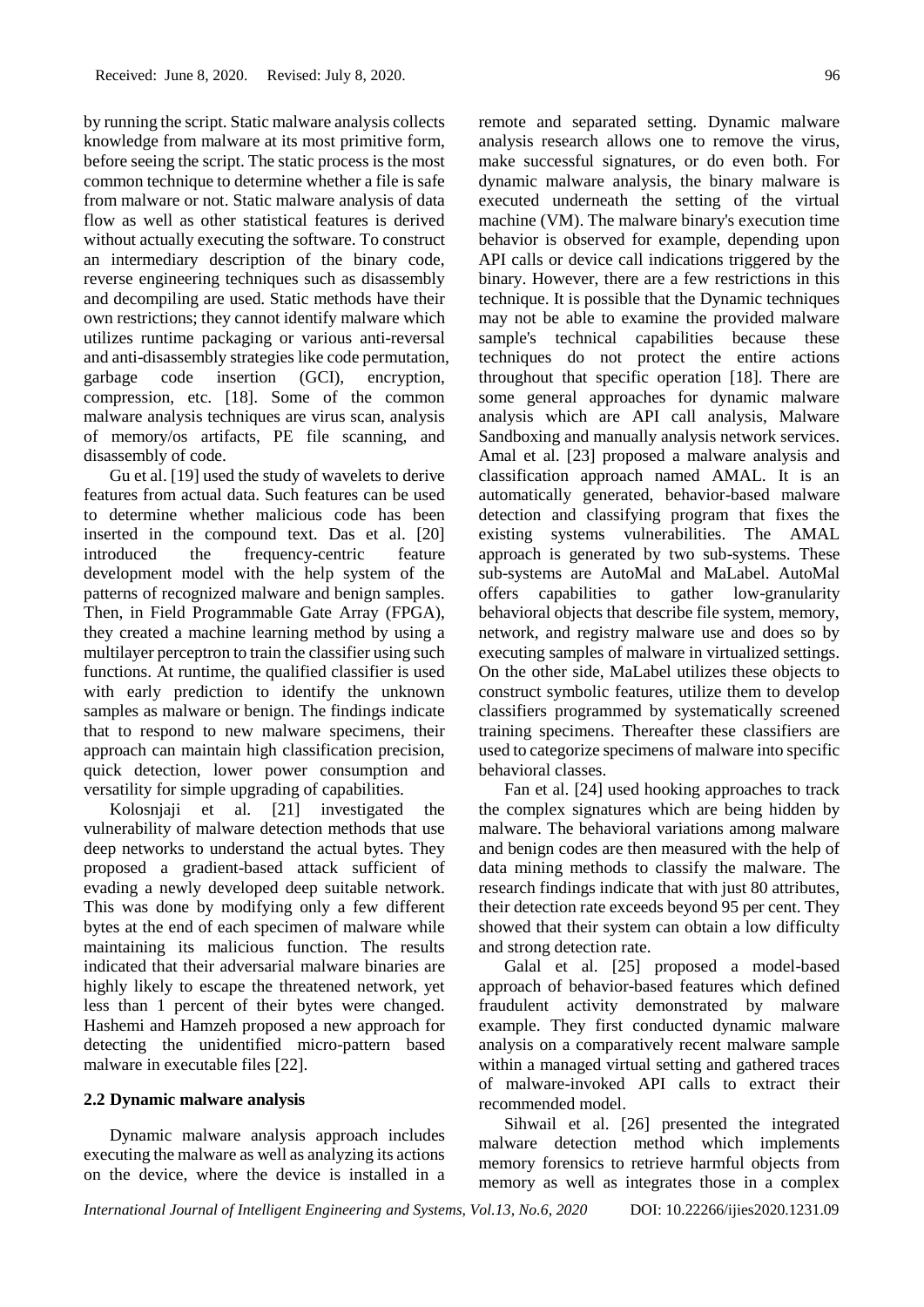application of features retrieved during malware implementation. The pre-modelling techniques were also used for function engineering prior to training and evaluating the samples on the machine learning approach.

# **2.3 Reverse engineering**

Reverse engineering for malware analysis requires disassembling a software program and also sometimes decompiling it. Throughout this mechanism, binary instructions are translated to code mnemonics so that the programmers can look at how the software is doing and what mechanisms it is affecting. By analysing the information thus obtained, the engineers can formulate strategies which can minimize the harmful effects intended for the software. Reverse engineering compiled executables is indeed a challenge with such a steeper learning curve. The function of interpreting assembly into some kind of set of abstractions, which reflect the overall flow of a system, complicates it. Almost all of the stages include identifying interesting fields of an executable and assessing its usefulness as a whole [27]. Reverse engineering malware does not have a common standard strategy, since each malware needs a special approach. Through packaging the file, advanced modern malware will avoid conventional antivirus identification. The source code for the software has also been optimized and the actual raw executable of a script was distributed to our computers. Moreover, there is no access to the source code until the executable has been decompiled. Therefore, it is possible to transfer the executable with machine code, also known as Op-Codes, to assembly instructions and to understand the disassembled assembly instructions. Reverse engineering and disassembler facilitate the malware analysis by simplifying the process for the reverse engineers [28]. Some of the common approaches for malware analysis are Binary code analysis (Disassembly), debugging and string analysis.

Rahimian et al. [29] introduced the findings of Citadel reverse engineering and also provided new perspective into the malware's features, underlying principles, and open source components. To speed up the reverse engineering process, they further proposed a technique of clone-based analysis. In another study, Zimba et al. [30] conducted reverse engineering to decode the ransomware code. Outcome from their study shows that despite robust encryption, the ransomware utilizes the very same attack mechanism and cryptographic abstractions as with other families in the wild. Fig. 1 shows the



Figure. 1 Different malware analysis approaches

different malware analysis approaches categories and their respective sub-categories.

# **3. Related work**

Several studies have been done on fuzzy AHP-TOPSIS Multiple-criteria decision-making (MCDM) strategies [31]. However, none of these studies focus on evaluating the impact of malware analysis techniques for web applications with the help of Fuzzy based Decision-Making Process.

Ballı and Korukoğlu [32] constructed a fuzzy decision model to pick suitable operating system (OS) for the personal computers of different organizations by keeping into account individual decision-makers' feedback. The suggested procedure is based on approaches such as Fuzzy Analytic Hierarchy Process (FAHP) and TOPSIS Technique for Order of Preference by Similarity to Ideal Solution). FAHP approach is often used by decisionmakers to evaluate the weights of the parameters and then OS rankings are calculated by TOPSIS method. Demirtaş et al. [33] developed a fuzzy AHP-TOPSIS decision-making methodology to pick the most efficient ERP program for an urban passenger transportation company.

Zaidan et al. [34] measured and picked opensource electronic medical record (EMR) application packages focused on decision making by multicriteria. An empirical analysis was carried out, and a collection of open-source EMR application packages was installed locally on different virtual machines (VM) for a closer evaluation of the systems. Further, different variables were defined as the basis for the assessment, and the systems were chosen based on a collection of metric results that use the Integrated AHP and TOPSIS methodology.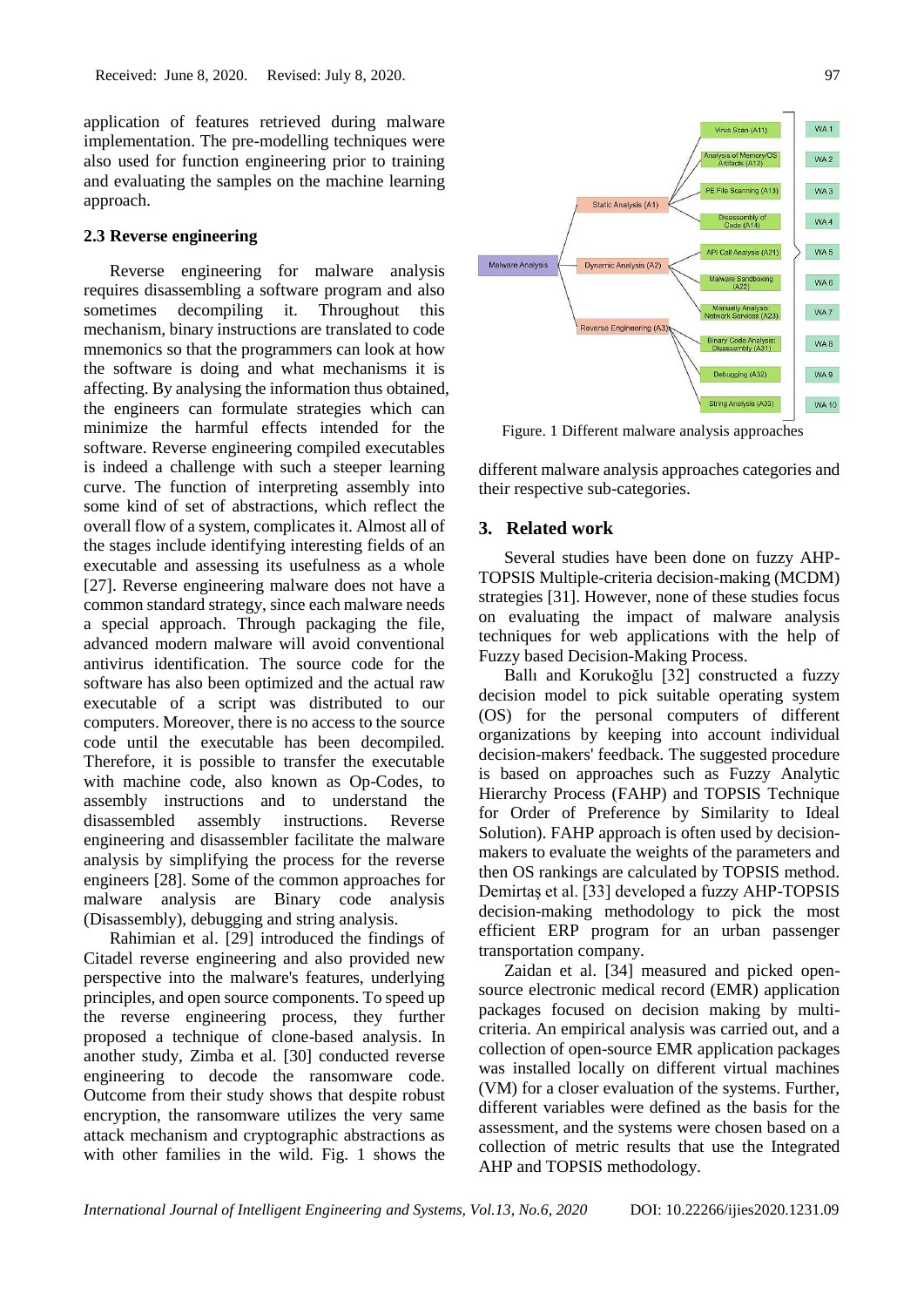Alenezi et al. [35] developed the Fuzzy AHP-TOPSIS based hybrid approach for evaluating security architecture tactics and their attributes. They tested the efficacy of this method on a case study of real-time web application of Babasaheb Bhimrao Ambedkar University, Lucknow, India. Furthermore, various university software applications were also used to verify the findings.

Kumar et al. [36] identified usability-security as a challenge with numerous attributes referring to it. In addition, they investigated that the question needs to be evaluated for the convenience of the end consumer. In such a background, the research study also proposed the measuring methodology of Fuzzy AHP-TOPSIS to evaluate the usability-security of the web based application as well as identify the most prioritized attribute corresponding to the creation of usable-security for web application development environment.

#### **4. Integrated fuzzy AHP-TOPSIS method**

There are numerous researchers who have conducted security and mitigation analysis. A modern strategy for maximum security, social and environmental sustainability is the development of web based application protection by sustainability [37]. Therefore, Multi-Criteria Group Decision Making (MCGDM) issues are commonly reported in operation to achieve the objectives according to the requirements of the consumer and the responsiveness of the details. The literature includes many approaches which can be used to solve these issues [38]. AHP is a stronger technique than any of the other MCDA methods for determining the positive and negative qualities of the variables.

However, AHP could not overcome the inherent ambiguity and imprecision that the decision makers faced in analyzing the sensitivity of the objective data. In this paper, the researchers find that experts combined the Fuzzy concept with AHP because the modern world is extremely ambiguous in evaluating inaccurate real-world concerns [39]. Additionally, the AHP approach is focused on quite unpredictable decision level, but still the Fuzzy AHP seems to have some flaws [38, 39]. Consequently, an integrated AHP and TOPSIS Fuzzy methodology is a novel tool which can assist in the comprehensive assessment of alternatives on several parameters. The following sub sections describe the step-by-step process of Fuzzy AHP-TOPSIS method.

#### **4.1 Fuzzy AHP**

Fuzzy AHP is a powerful tool for analyzing hard decision challenges through which each complicated

problem can be evaluated by specific graded goal rates. The challenge is differentiated with the help of Fuzzy-AHP to turn it into a tree like structure. Therefore, AHP has been used like a decision-making method to predict rank numbers for various alternatives, including multiple parameters expressed in such a hierarchical structure [40]. To optimize the efficacy of Fuzzy AHP method for a more feasible perspective, the Fuzzy AHP focuses on the Fuzzy Numerical interval of triangular Fuzzy Numbers. These numbers are introduced to decide the weights of interpretative components. Saaty was the first to propose the AHP process [41]. AHP process utilizes only the matrix of the pair-wise analysis to tackle the inaccuracy in challenges of decision labeling in multi-criteria [42].

The model suggested here allows the use of the triangular fuzzy figures to define the linguistic parameters and to incorporate with AHP fuzzy procedures. Because of the inaccuracy and ambiguity, Zadeh developed the fuzzy based set theory to cope with uncertainty [43]. Fig. 1 shows the tree layout for Fuzzy AHP TOPSIS. This tree layout can be designed by collating the viewpoints and responses of the domain specialists and experts through questionnaires or brainstorming. The next stage is to develop the Triangular Fuzzy Number (TFN) from the Hierarchy of the Tree. A pair-wise assessment of each category of defined goals plays a key role with the aid of one criterion's effect on other criterion.

Professionals transform this further into exact figures and TFN through linguistic values. This research paper also utilizes the TFN, which ranges from 0 to 1 [44]. The reason for using the TFN is the mathematical flexibility of the triangular fuzzy participation functions which can interact with fuzzy data [45]. In addition, linguistic factors are categorized as equally important, weakly important and so on. The precise figures are categorized as 1,2, ............... 9. However, a fuzzy number M on F is named TFN, if its participation functions are specified in Eq.  $(1, 2)$ :

$$
\mu_a(x) = F \rightarrow [0,1] \tag{1}
$$

$$
\mu_a(x) = \begin{cases}\n\frac{x}{mi - l} - \frac{l}{mi - l} x \in [l, mi] \\
\frac{x}{mi - u} - \frac{u}{mi - u} x \in [mi, u] \\
0 \quad \text{Otherwise}\n\end{cases} (2)
$$

Here l, mi, and u are specified consequently in the triangular membership function as a lower limit, middle limit and upper limit. The following Fig. 2 shows a TFN.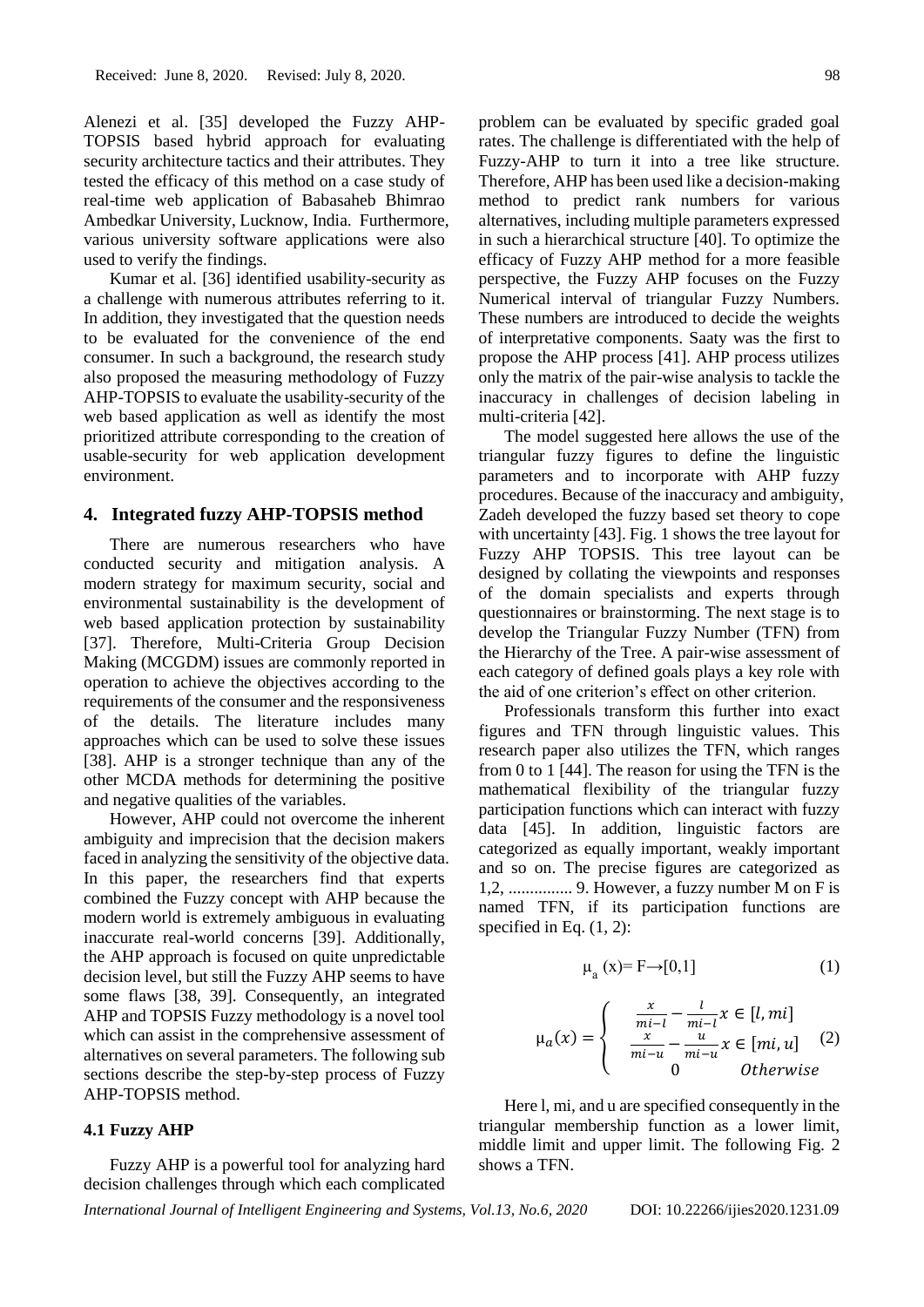

| Table 1. TFN scale                      |                                                             |                                             |  |  |  |
|-----------------------------------------|-------------------------------------------------------------|---------------------------------------------|--|--|--|
| <b>Saaty Scale</b><br><b>Definition</b> | <b>Fuzzy Triangle Scale</b>                                 |                                             |  |  |  |
|                                         | Equally important                                           | (1,1,1)                                     |  |  |  |
| 3                                       | Weakly important                                            | (2,3,4)                                     |  |  |  |
| 5                                       | Fairly important                                            | (4,5,6)                                     |  |  |  |
| 7                                       | Strongly important                                          | (6, 7, 8)                                   |  |  |  |
| 9                                       | Absolutely important                                        | (9, 9, 9)                                   |  |  |  |
| $\overline{c}$<br>4<br>6<br>8           | Intermittent<br>values<br>adjacent<br>between two<br>scales | (1, 2, 3)<br>(3,4,5)<br>(5, 6, 7)<br>(8, 9) |  |  |  |

A TFN could be interpreted as (l, mi, u). Domain Experts assigned points as per the scale provided in Table 1 to the variables that influence the scores in a numerical manner.

The formulas (3-6) are provided when the quantitative factors are changed to TFN [38, 39, 44] which are defined as (lij, miij, uij) where, lij is a lower value, miij is a middle value and uij is a case of the highest point. Alternatively, it acknowledges TFN [nij] as:

$$
\eta_{ij} = (l_{ij}, m i_{ij}, u_{ij}) \tag{3}
$$

where  $l_{ij} \leq m i_{ij} \leq u_{ij}$ 

$$
l_{ij} = min(l_{ijd}) \tag{4}
$$

$$
mi_{ij} = (J_{ij1}, J_{ij2}, J_{ij3})^{\frac{1}{x}}
$$
 (5)

$$
andu_{ij} = max(J_{ijd})
$$
 (6)

In the Eq. (3-6), Jijk implies the comparative significance of the values among two factors that specialist d gives, while I and j denote a pair of factors that specialists determine. ɳij is calculated on the basis of the statistical mean of experts' views for a particular contrast. The statistical mean is capable of accurately integrating and indicating practitioners' agreement, and signifies the lowest and highest ratings, consequently, for the relative value of the two variables. Alternatively, Eq. (7-9) endorse composite TFN values. Consider M1, M2,  $M1 = (11, mi1, u1)$  and  $M2 = (12, mi2, u2)$ . The operating rules on them are as follows:

$$
(l_1, mi_1, u_1) + (l_2, mi_2, u_2)
$$
  
=  $(l_1 + l_2, mi_1 + mi_2, u_2 + u_2)$  (7)

$$
(l_1, mi_1, u_1) \times (l_2, mi_2, u_2)
$$
  
=  $(l_1 \times l_2, mi_1 \times mi_2, u_1 \times u_2)$  (8)

$$
(l_1, mi_1, u_1)^{-1} = \left(\frac{1}{u_1}, \frac{1}{mi_1}, \frac{1}{l_1}\right) \tag{9}
$$

Using Eq. (10), a fuzzy pair-wise comparative matrix is built in the type of n x n matrix upon obtaining the TFN values for each pair of comparisons.

$$
\widetilde{A^d} = \begin{bmatrix} \widetilde{k}_{11}^d & \widetilde{k}_{12}^d \dots & \widetilde{k}_{1n}^d \\ \widetilde{k}_{21}^d & \widetilde{k}_{22}^d \dots & \widetilde{k}_{2n}^d \\ \vdots & \vdots & \ddots & \vdots \\ \widetilde{k}_{n1}^d & \widetilde{k}_{n2}^d \dots & \widetilde{k}_{nn}^d \end{bmatrix}
$$
 (10)

Where  $\widetilde{k_1}$  signifies the choice of the dth decision-makers for the ith criteria over most of the Jth criteria. When more than one decision-maker is available, then the average of each decision-makers' priorities is calculated by using Eq. (11).

$$
\tilde{k}_{ij} = \sum_{d=1}^{d} \tilde{k}_{ij}^{d} \tag{11}
$$

Further, the next stage is to modify the matrix for pair-wise comparison for all variables in the hierarchy using equation based on average preferences (12).

$$
\tilde{A} = \begin{bmatrix} \widetilde{k_{11}} & \dots & \widetilde{k_{1n}} \\ \dots & \ddots & \dots \\ \widetilde{k_{n1}} & \dots & \widetilde{k_{nn}} \end{bmatrix}
$$
(12)

Afterwards, the researchers use the geometric mean procedure as shown in Eq. (13) to define each factor's fuzzy geometric mean and fuzzy weights.

$$
\tilde{p}_i = \left(\prod_{j=1}^n \tilde{k}_{ij}\right)^{1/n}, i = 1, 2, 3 \dots n \quad (13)
$$

The next stage is to finalize the factor's fuzzy weight using Eq. (14). Where, the operator  $\bigoplus$ represents the addition of fuzzy matrices, and the operator  $\otimes$  represents the multiplication of fuzzy matrices.

$$
\widetilde{w}_i = \widetilde{p}_i \otimes (\widetilde{p}_1 \oplus \widetilde{p}_2 \oplus \widetilde{p}_3 \dots \oplus \widetilde{p}_n)^{-1} \quad (14)
$$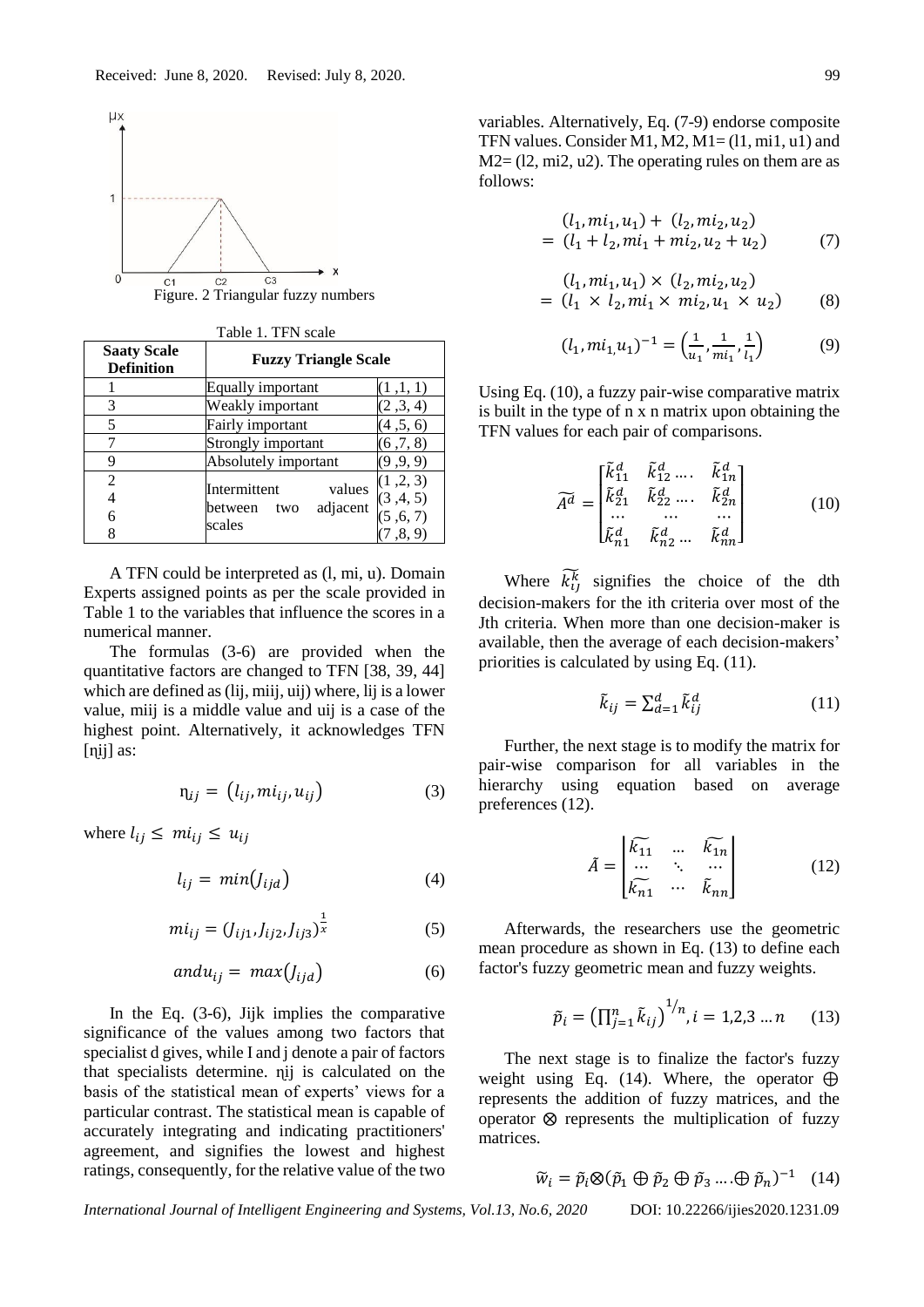

Figure. 3 Flow chart of fuzzy AHP-TOPSIS method

Therefore, with the aid of Eq. (15-16), the average and normalized weight criteria are determined.

$$
M_i = \frac{\widetilde{w}_1 \oplus \widetilde{w}_2 \dots \oplus \widetilde{w}_n}{n} \tag{15}
$$

$$
Nr_i = \frac{M_i}{M_1 \oplus M_2 \oplus \dots \oplus M_n}
$$
 (16)

In addition, by using Eq. (17), the Center of Area (COA) approach is then used to determine the Best Non-fuzzy Performance (BNP) value of the fuzzy weights of each variable.

$$
BNPwD1 = \frac{[(uw1-lw1)+(miw1-lw1)]}{3} + lw1 (17)
$$

### **4.2 Fuzzy TOPSIS**

TOPSIS considers a multi-criteria decisionmaking issue of *m* alternatives like a geometric structure with *m* points in the *n-dimensional* space of component. For TOPSIS, the approach used in this research paper is based on the assumption that, for higher and lower ideal solutions, a specified

| Table 2. Linguistic scales for the rating |                                                           |  |  |  |
|-------------------------------------------|-----------------------------------------------------------|--|--|--|
| <b>Linguistic Variable</b>                | Corresponding<br><b>Triangular Fuzzy</b><br><b>Number</b> |  |  |  |
| Very poor (VP)                            | (0, 1, 3)                                                 |  |  |  |
| Poor $(P)$                                | (1, 3, 5)                                                 |  |  |  |
| Fair $(F)$                                | (3, 5, 7)                                                 |  |  |  |
| Good(G)                                   | (5, 7, 9)                                                 |  |  |  |
| Very good (VG)                            | (7, 9, 10)                                                |  |  |  |

alternative has the shortest and the farthest range from the positive-ideal solution as well as the negative-ideal solution simultaneously [46]. Professionals find difficulty in assigning a particular output ranking to an alternative with reference to factor, as shown by Shadbegian and Gray [47]. In compatibility with the actual-world fuzzy setting, this approach applies fuzzy numbers to reflect the relative value of the factor rather than specific numbers. Furthermore, the Fuzzy AHP-TOPSIS approach is especially appropriate for finding solutions of group decision-making in fuzzy settings. Fig. 3 shows the overall weight acquisition process and the feasibility estimation of Fuzzy AHP-TOPSIS methods. Fig. 3 below demonstrates the step-by-step procedure of the Fuzzy AHP-TOPSIS system.

First, we determine weights of the evaluation factor. The present study applies Fuzzy AHP to determine fuzzy preference weights with the help of Eq. (1-16). Further, the researchers create the fuzzy decision matrix and choose the appropriate linguistic variables as alternatives for the criteria with the help of Eq. (18) and Table 2.

$$
\widetilde{K} = \begin{bmatrix}\nC_1 & \dots & C_n \\
\vdots & \vdots & \ddots & \vdots \\
\vdots & \ddots & \vdots & \vdots \\
A_m & \widetilde{x}_{m1} & \dots & \widetilde{x}_{mn}\n\end{bmatrix}
$$
\n(18)

Where,  $\tilde{x}_{ij} = \frac{1}{n}$  $\frac{1}{D}(\tilde{x}_{ij}^1 \cdots \bigoplus \tilde{x}_{ij}^d \bigoplus \cdots \tilde{x}_{ij}^D),$  and  $\tilde{x}_{ij}^d$ is the performance rating of the alternative Ai with respect to factor Cj estimated by the dth practitioner and  $\tilde{x}_{ij}^d = (l_{ij}^d, mi_{ij}^d, u_{ij}^d)$ .

Next step is to normalize the fuzzy decision matrix with the assistance of Eq. (19). The normalized fuzzy decision matrix is represented by  $\ddot{P}$ and is depicted as follows.

$$
\tilde{P} = \left[\tilde{p}_{ij}\right]_{m \times n} \tag{19}
$$

Thereafter, the normalization process can be achieved with the help of Eq. (20).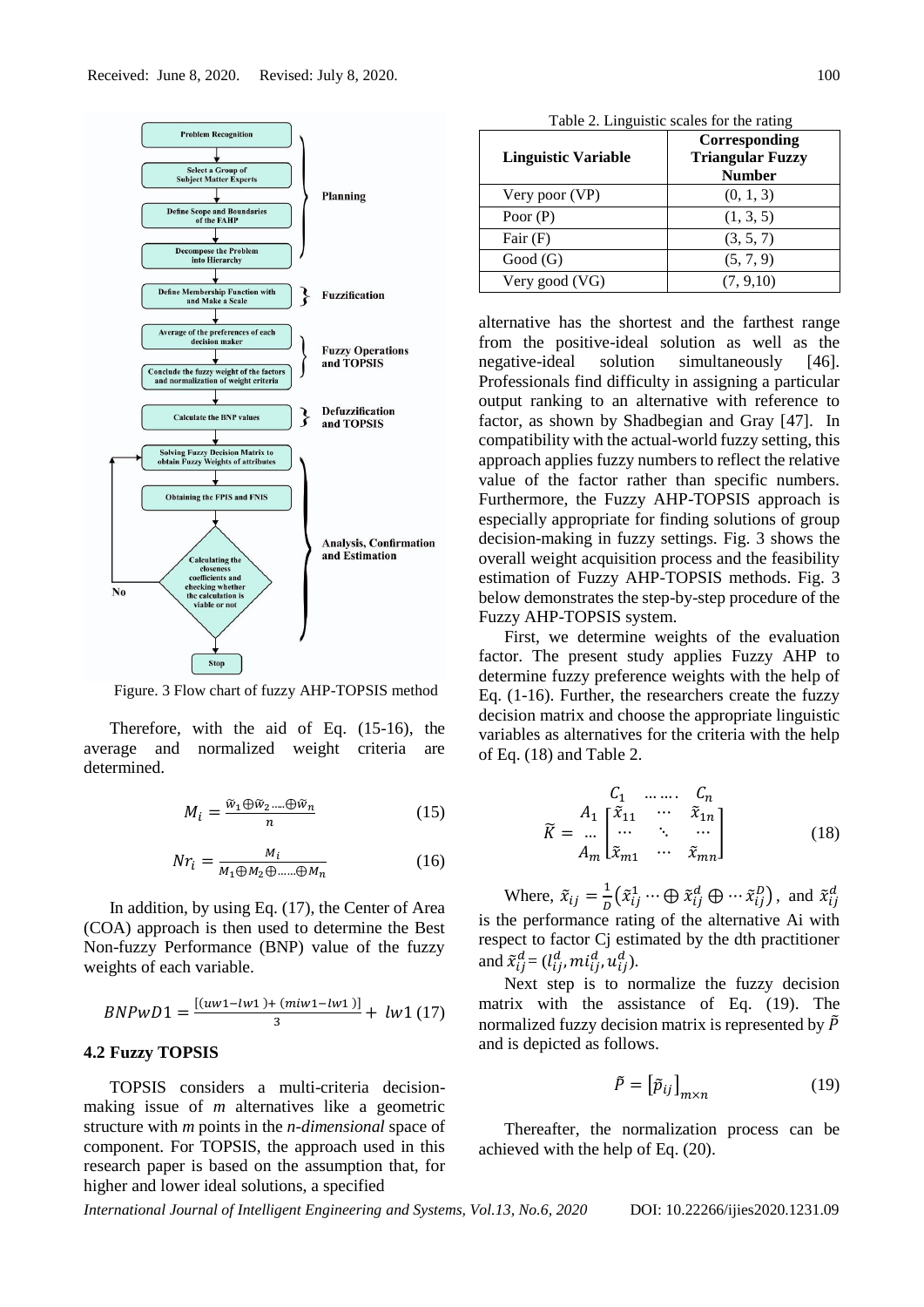$$
\tilde{p}_{ij} = \left(\frac{l_{ij}}{u_j^+}, \frac{m_{ij}}{u_j^+}, \frac{u_{ij}}{u_j^+}\right), u_j^+ = max\{u_{ij}, i = 1, 2, 3, \dots n\}
$$
 (20)

Alternatively, we can set the best desired level  $u_j^+$  and  $j = 1, 2, \ldots$ , n is equal to 1; otherwise, the worst is 0. The normalized  $\tilde{p}_{ij}$  continues to be triangular fuzzy numbers(TFNs). For trapezoidal fuzzy numbers, the normalization process can be performed in the similar manner. The weighted fuzzy normalized decision matrix  $(\tilde{Q})$  is quantified with the help of Eq.  $(21)$ .

$$
\tilde{Q} = \left[\tilde{q}_{ij}\right]_{m \times n} i = 1, 2, \dots m; \ j = 1, 2, 3 \dots n \ (21)
$$

Where,  $\tilde{q}_{ij} = \tilde{p}_{ij} \otimes \tilde{w}_{ij}$  and then, define the Fuzzy Positive-Ideal Solution (FPIS) and Fuzzy Negative-Ideal Solution (FNIS). The weighted normalized fuzzy decision matrix indicates that the elements  $\tilde{q}_{ij}$  are normalized positive TFN and their ranges belong to the closed interval [0, 1]. Thereafter, we can describe the FPIS A+ (aspiration levels) and FNIS A− (the worst levels) as shown in Eqs. (22) and (23).

$$
A^{+} = \left(\tilde{q}_{1,\cdots,\ldots,\tilde{q}}^{*},\ldots,\tilde{q}_{n,\cdot}^{*}\right) \tag{22}
$$

$$
A^- = \left(\tilde{q}_{1,\cdots,\ldots,\tilde{q}}^*_{j,\cdots,\ldots,\tilde{q}}\tilde{q}_{n,\cdot}^*\right) \tag{23}
$$

Where,  $\tilde{q}_1^* = (1,1,1) \otimes \tilde{w}_{ij} =$  $(Lw_j, Mw_j, Hw_j)$ and $\tilde{q}_{ij}^- = (0,0,0)$ ,  $j = 1,2,3...n$ . Thereafter, the distance of each alternative is calculated. The distances ( $\tilde{d}_i^{\dagger}$  and  $\tilde{d}_i^-$ ) of each alternative from A+ and A- can be estimated by using the area compensation technique as shown in Eqs. (24) and (25).

$$
\tilde{d}_i^+ = \sum_{j=1}^n d(\tilde{q}_{ij}, \tilde{q}_{ij}^*) i = 1, 2, \dots m; j = 1, 2, 3 \dots n
$$
\n(24)

$$
\tilde{d}_i^- = \sum_{j=1}^n d(\tilde{q}_{ij}, \tilde{q}_{ij}^*) i = 1, 2, \dots m; j = 1, 2, 3 \dots n
$$
\n(25)

In the ensuing step, we find the closeness coefficients (relative gaps–degree) and develop the alternatives to achieve the aspiration levels in each factor. Chou et al. proposed that  $C\tilde{C}_i$  is accurate for evaluating the fuzzy gaps–degree on the basis of the fuzzy closeness coefficients to improve the

alternatives [48]. Once  $\tilde{d}_i^+$  and  $\tilde{d}_i^-$  of each alternative have been evaluated, the similarities to the ideal solution are calculated. This step solves the similarities to an ideal solution as shown in Eq. (26).

$$
C\tilde{C}_i = \frac{\tilde{k}_i^-}{\tilde{k}_i^+ + \tilde{k}_i^-} = 1 - \frac{\tilde{k}_i^+}{\tilde{k}_i^+ + k_i^-}, i = 1, 2, ..., m \ (26)
$$

Where,  $\frac{\tilde{k}_i^-}{\tilde{k}_i^+ + \tilde{k}_j^+}$  $\frac{\kappa_i}{\tilde{k}_i^+ + \tilde{k}_i^-}$  is defined as fuzzy satisfaction degree in the ith alternative and  $\frac{\tilde{k}_t^+}{\tilde{k}_t^+ + \tilde{k}_t^+}$  $\frac{\kappa_i}{\tilde{k}_i^+ + \tilde{k}_i^-}$  is the fuzzy gap–degree in the ith alternative. On the basis of these, the ranks of the alternatives are achieved.

This sub-section discusses different statistical findings of integrated fuzzy AHP-TOPSIS model implementation. Security experts usually do a behavior-based research of malware to analyze about previously identified examples of malware or family of malware. To achieve this, it is important to identify and characterize questionable behaviors from large sets of signs of implementation [49]. IT security experts and academicians face a complicated task of assessing the impact of malware analysis techniques numerically in current cyber-attack setting. The identification of malware analysis techniques is the most essential step to preserve the infrastructure of information and communication technology. An effective impact analysis of malware techniques from the security practitioners will provide reliable and efficient problem solving strategy. To accomplish this objective, in our research paper, we have used an emphatically established and validated decisionmaking strategy, the integrated fuzzy AHP-TOPSIS. This technique is conversant for prioritizing the malware analysis techniques based on their impact evaluation in current cyber security setting. For eliciting a more convincing outcome, we took suggestions from 70 IT security experts who come from different software industries and educational backgrounds. The information outsourced from these specialists was collected for our empirical investigations. Eqs.  $(1)$ – $(21)$  are used according to Fig. 3 to determine the impact of the mentioned malware analysis techniques.

We enlisted the tabulations of Table 1 as well as Eqs.  $(1)$ – $(9)$  to transform linguistic factors into quantitative values and TFN figures. This was done to determine the variables and calculate the findings. Similarly, the pair-wise comparative matrix of the attributes at level 1 is developed by using Eq. (10) as shown in Table 3. Likewise, the composite pair-wise comparative matrix for the level 2 and level 3 hierarchies has been collated in Tables 4–13.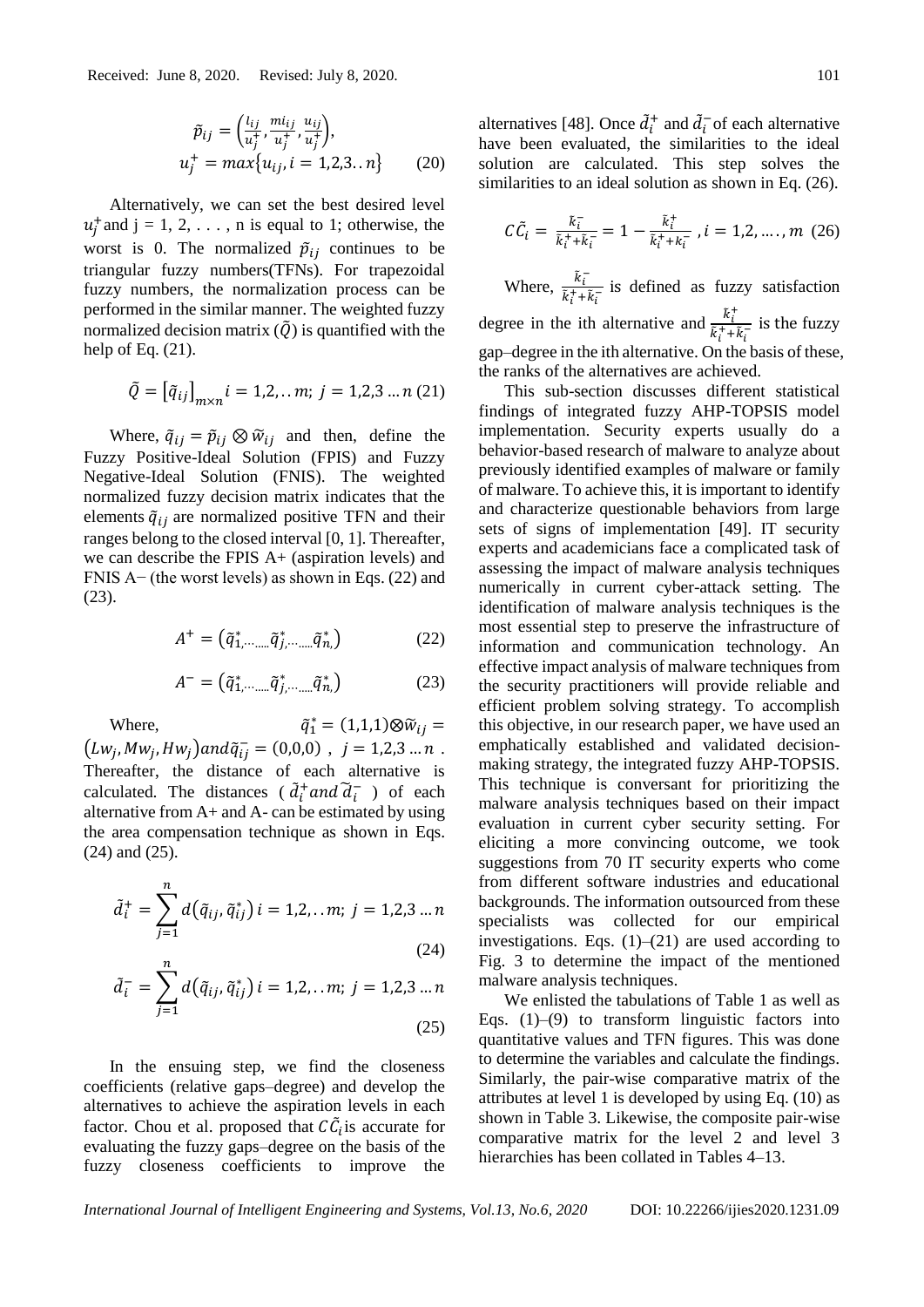We compute the measurement of the weights with the help of Eqs. (11)–(13). Likewise, the remaining p and I can be collected. Eqs. (14)–(16) are used here for weight measurement of each factor. However, we determined the BNP significance of factors via Eq. (17). The global weights have always been determined with every second-layer element as shown in Table 8.

In Table 8, several factors are replicated; however, the effect they provide to their significantly high layer component is complex. To be more comprehensive, an integration to measure the weights of the factor of each point is performed. Furthermore, Table 9 demonstrates the final dependent weights with the help of the hierarchy.

#### **5. Statistical data analysis**

This sub-section discusses different statistical findings of integrated fuzzy AHP-TOPSIS model implementation. Security experts usually do a behavior-based research of malware to analyze about previously identified examples of malware or family of malware. To achieve this, it is important to identify and characterize questionable behaviors from large sets of signs of implementation [49]. IT security experts and academicians face a complicated task of assessing the impact of malware analysis techniques numerically in current cyber-attack setting. The identification of malware analysis techniques is the most essential step to preserve the infrastructure of information and communication technology. An effective impact analysis of malware techniques from the security practitioners will provide reliable and efficient problem solving strategy. To accomplish this objective, in our research paper, we have used an emphatically established and validated decisionmaking strategy, the integrated fuzzy AHP-TOPSIS. This technique is conversant for prioritizing the malware analysis techniques based on their impact evaluation in current cyber security setting. For eliciting a more convincing outcome, we took suggestions from 70 IT security experts who come from different software industries and educational backgrounds. The information outsourced from these specialists was collected for our empirical investigations. Eqs. (1)–(21) are used according to Fig. 3 to determine the impact of the mentioned malware analysis techniques.

We enlisted the tabulations of Table 1 as well as Eqs.  $(1)$ – $(9)$  to transform linguistic factors into quantitative values and TFN figures. This was done to determine the variables and calculate the findings. Similarly, the pair-wise comparative matrix of the attributes at level 1 is developed by using Eq. (10) as

shown in Table 3. Likewise, the composite pair-wise comparative matrix for the level 2 and level 3 hierarchies has been collated in Tables 4–13.

We compute the measurement of the weights with the help of Eqs.  $(11)$ – $(13)$ . Likewise, the remaining p and I can be collected. Eqs.  $(14)$ – $(16)$  are used here for weight measurement of each factor. However, we determined the BNP significance of factors via Eq. (17). The global weights have always been determined with every second-layer element as shown in Table 8.

In Table 8, several factors are replicated; however, the effect they provide to their significantly high layer component is complex. To be more comprehensive, an integration to measure the weights of the factor of each point is performed. Furthermore, Table 9

Table 3. Fuzzy-aggregated pair-wise comparison matrix

| at level 1     |               |               |                |  |  |  |  |
|----------------|---------------|---------------|----------------|--|--|--|--|
|                | A1            | $\mathbf{A2}$ | A <sub>3</sub> |  |  |  |  |
| A <sub>1</sub> | 1.0000,1.0000 | 0.2300,       | 0.3000,        |  |  |  |  |
|                | ,1.0000       | 0.2800,       | 0.4400,        |  |  |  |  |
|                |               | 0.3600        | 0.8000         |  |  |  |  |
| A2             |               | 1.0000,1.0000 | 0.6600,        |  |  |  |  |
|                |               | ,1.0000       | 1.1700,        |  |  |  |  |
|                |               |               | 1.6900         |  |  |  |  |
| A <sub>3</sub> |               |               | 1.0000,1.0000  |  |  |  |  |
|                |               |               | ,1.0000        |  |  |  |  |

Table 4. Fuzzy aggregated pair-wise comparison matrix at level 2 for static analysis

|     | A11       | A12       | A13            | A14       |
|-----|-----------|-----------|----------------|-----------|
| A11 | 1.0000,1. | 0.6900,   | 0.2300,        | 0.7000,   |
|     | 0000,1.00 | 0.8900,   | 0.2800,        | 0.9500,   |
|     | 00        | 1.1000    | 0.3600         | 1.3500    |
| A12 |           | 1.0000,1. | 0.4900,        | 0.2700,   |
|     |           | 0000,1.00 | 0.6400.        | 0.3500,   |
|     |           | 00        | 1.0000         | 0.5200    |
| A13 |           |           | 1.0000,1.      | 1.0000,   |
|     |           |           | 0000,1.00      | 1.3200,   |
|     |           |           | 0 <sub>0</sub> | 1.5500    |
| A14 |           |           |                | 1.0000,1. |
|     |           |           |                | 0000,1.00 |
|     |           |           |                | 00        |

Table 5. Fuzzy aggregated pair-wise comparison matrix at level 2 for dynamic analysis

|     | A21     | A22     | A23           |
|-----|---------|---------|---------------|
| A21 | 1.0000, | 0.6600. | 1.1500,       |
|     | 1.0000, | 1.1700, | 1.4400,       |
|     | 1.0000  | 1.6900  | 1.7000        |
| A22 |         | 1.0000, | 1.0000.       |
|     |         | 1.0000, | 1.5200,       |
|     |         | 1.0000  | 1.9300        |
| A23 |         |         | 1.0000,1.0000 |
|     |         |         | ,1.0000       |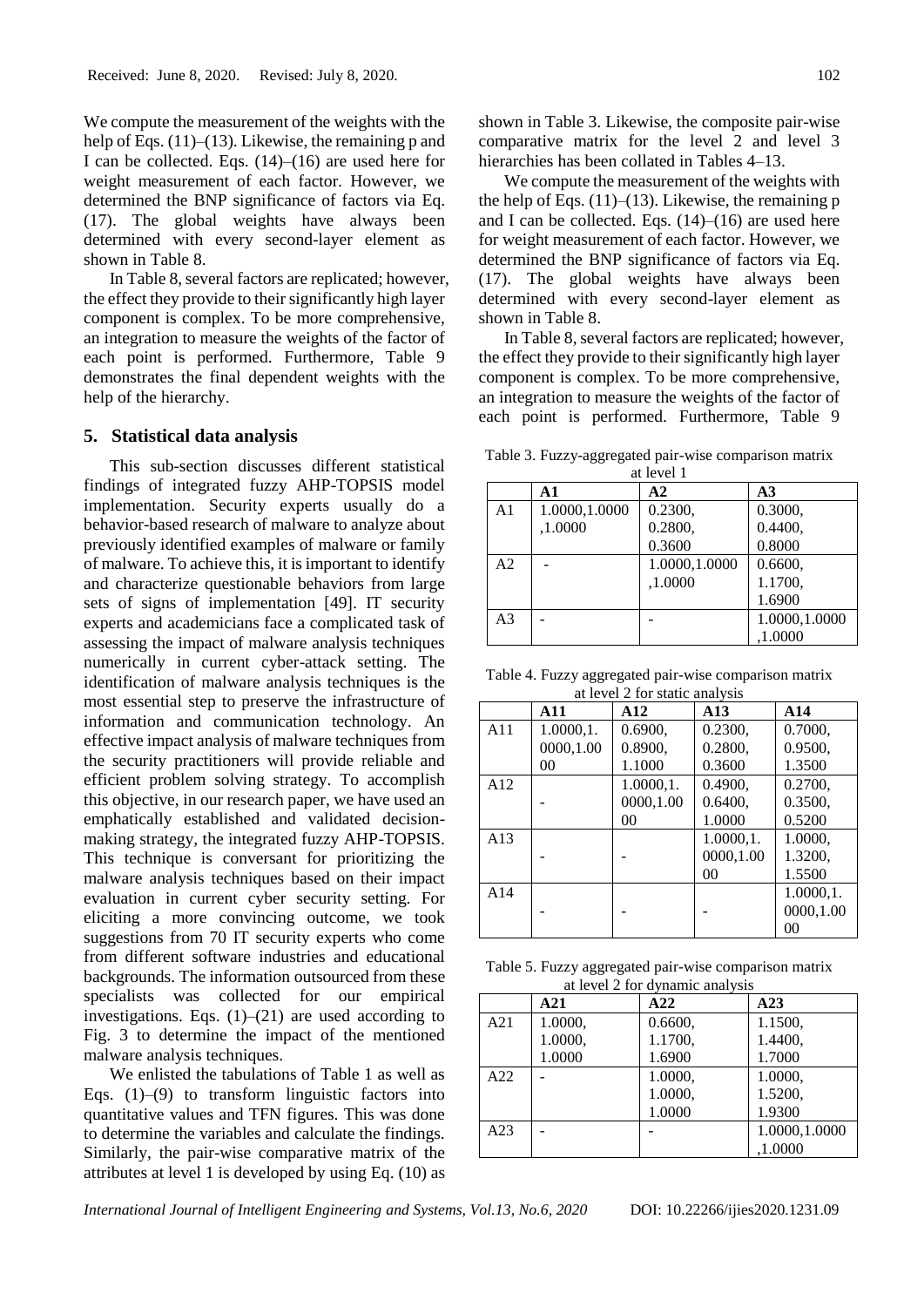Table 6. Fuzzy aggregated pair-wise comparison matrix at level 2 for reverse engineering

|                 | A31           | A32           | A33     |
|-----------------|---------------|---------------|---------|
| A31             | 1.0000,1.0000 | 1.1900,       | 0.4900, |
|                 | ,1.0000       | 1.5800,       | 0.6400, |
|                 |               | 2.1500        | 1.0000  |
| A <sub>32</sub> |               | 1.0000,1.0000 | 0.2200, |
|                 |               | ,1.0000       | 0.2900, |
|                 |               |               | 0.4200  |
| A33             |               |               | 1.0000, |
|                 |               |               | 1.0000, |
|                 |               |               | 1.0000  |

Table 7. Combined pairwise comparison matrix at level 1

|    | A1     | A2     | A <sub>3</sub> | Weights         |
|----|--------|--------|----------------|-----------------|
| A1 | 1.0000 | 1.1730 | 0.4940         | 0.2749          |
| A2 | 0.8525 | 1.0000 | 1.1720         | 0.3296          |
| A3 | 2.0243 | 0.8532 | 1.0000         | 0.3955          |
|    |        |        |                | $C.R. = 0.0488$ |

Table 8. Aggregated pair-wise comparison matrix at level 2 for static analysis

|               | A11    | A12    | A13    | A <sub>14</sub> | Weights |  |
|---------------|--------|--------|--------|-----------------|---------|--|
| A11           | 1.0000 | 0.8920 | 1.1730 | 0.9940          | 0.2463  |  |
| A12           | 1.1211 | 1.0000 | 0.6910 | 0.3720          | 0.1820  |  |
| A13           | 0.8525 | 1.4472 | 1.0000 | 1.2980          | 0.2724  |  |
| A14           | 1.0061 | 2.6882 | 0.7704 | 1.0000          | 0.2993  |  |
| $CR = 0.0349$ |        |        |        |                 |         |  |

Table 9. Aggregated pair-wise comparison matrix at level 2 for dynamic analysis

|     | A21    | A22    | A23    | Weights       |  |  |
|-----|--------|--------|--------|---------------|--|--|
| A21 | 1.0000 | 1.1720 | 1.3630 | 0.3843        |  |  |
| A22 | 0.8533 | 1.0000 | 1.4910 | 0.3562        |  |  |
| A23 | 0.7337 | 0.6707 | 1.0000 | 0.2595        |  |  |
|     |        |        |        | $CR = 0.0025$ |  |  |

Table 10. Aggregated pair-wise comparison matrix at level 2 for reverse engineering

|               | A31     | A32    | A33    | Weights |  |  |
|---------------|---------|--------|--------|---------|--|--|
| A31           | 1.0000  | 1.6330 | 0.6910 | 0.3159  |  |  |
| A32           | 0.6124  | 1.0000 | 0.3030 | 0.1731  |  |  |
| A33           | 1.4472. | 3.3003 | 1.0000 | 0.5110  |  |  |
| $CR = 0.0052$ |         |        |        |         |  |  |

demonstrates the final dependent weights with the help of the hierarchy.

Therefore, after a scrutiny of different defined criteria, we determined the importance of several malware analysis techniques in alternative options. Ten consecutive web application projects were obtained from a local University in Lucknow, India, to estimate the security. Alternatives WA1, WA2, WA3 ... WA10, which describe the institutional services initiative, are all very responsive programs. With the aid of Table 2 and Eq. (4–9), we took the

Table 11. Summary of the results **Local Local** 

|                | Local    |                | Local    |                |                |
|----------------|----------|----------------|----------|----------------|----------------|
| <b>Level 1</b> | Weights  | Level 2        | Weights  | <b>Overall</b> | <b>Overall</b> |
| <b>Methods</b> | of Level | <b>Methods</b> | of Level | <b>Weights</b> | <b>Ranks</b>   |
|                | 1        |                | 2        |                |                |
|                |          | A11            | 0.2463   | 0.0677         | 9              |
| A <sub>1</sub> | 0.2749   | A12            | 0.1820   | 0.0500         | 10             |
|                |          | A13            | 0.2724   | 0.0749         | 7              |
|                |          | A14            | 0.2993   | 0.0823         | 6              |
|                | 0.3296   | A21            | 0.3843   | 0.1267         | $\overline{2}$ |
| A <sub>2</sub> |          | A22            | 0.3562   | 0.1174         | 4              |
|                |          | A23            | 0.2595   | 0.0855         | 5              |
| A <sub>3</sub> |          | A31            | 0.3159   | 0.1250         | 3              |
|                | 0.3955   | A32            | 0.1731   | 0.0685         | 8              |
|                |          | A33            | 0.5110   | 0.2021         |                |

inputs from the six projects' technical results, as shown in Table 11. By using the Eqs.  $(18)$ – $(20)$ , we calculated the regularized Fuzzy decision matrix as provided in Table 12. Then, we calculated the weighted normalized Fuzzy decision matrix with the help of Eq. (21) as shown in Table 13. By using Eqs.  $(22)$ – $(26)$ , we evaluated the fuzzy degree of satisfaction and fuzzy gap, which can be seen in Table 14.

# **6. Validation of findings**

#### **6.1 Sensitivity analysis**

An analysis of the obtained outcome from different perspectives is imperative for any scientific research paper. Sensitivity analysis process is one of the most effective and efficient methods in order to authenticate the validity of findings [15]. Moreover if the factors are changed, sensitivity analysis offers a mechanism for research scientists to examine their collected outcomes. In this research paper, the proposed analysis used twenty experiments to analyze sensitivity, since the last hierarchy level has six factors. The sensitivity weights of each factor are different at the time of analysis, and the other factors weights and degree of satisfaction are constant at the very same time. The estimated effects of the sensitivity analysis are shown in Table 16.

#### **6.2 Comparative analysis**

Comparative analysis is an integral process for corroborating the efficacy of the techniques employed by a research scientist [15]. We also performed a comparative analysis of the findings with another related technique called the classical AHP-TOPSIS. For gauging the findings through the classical AHP-TOPSIS method, we used the same data for estimation. Fig. 4 demonstrates the radar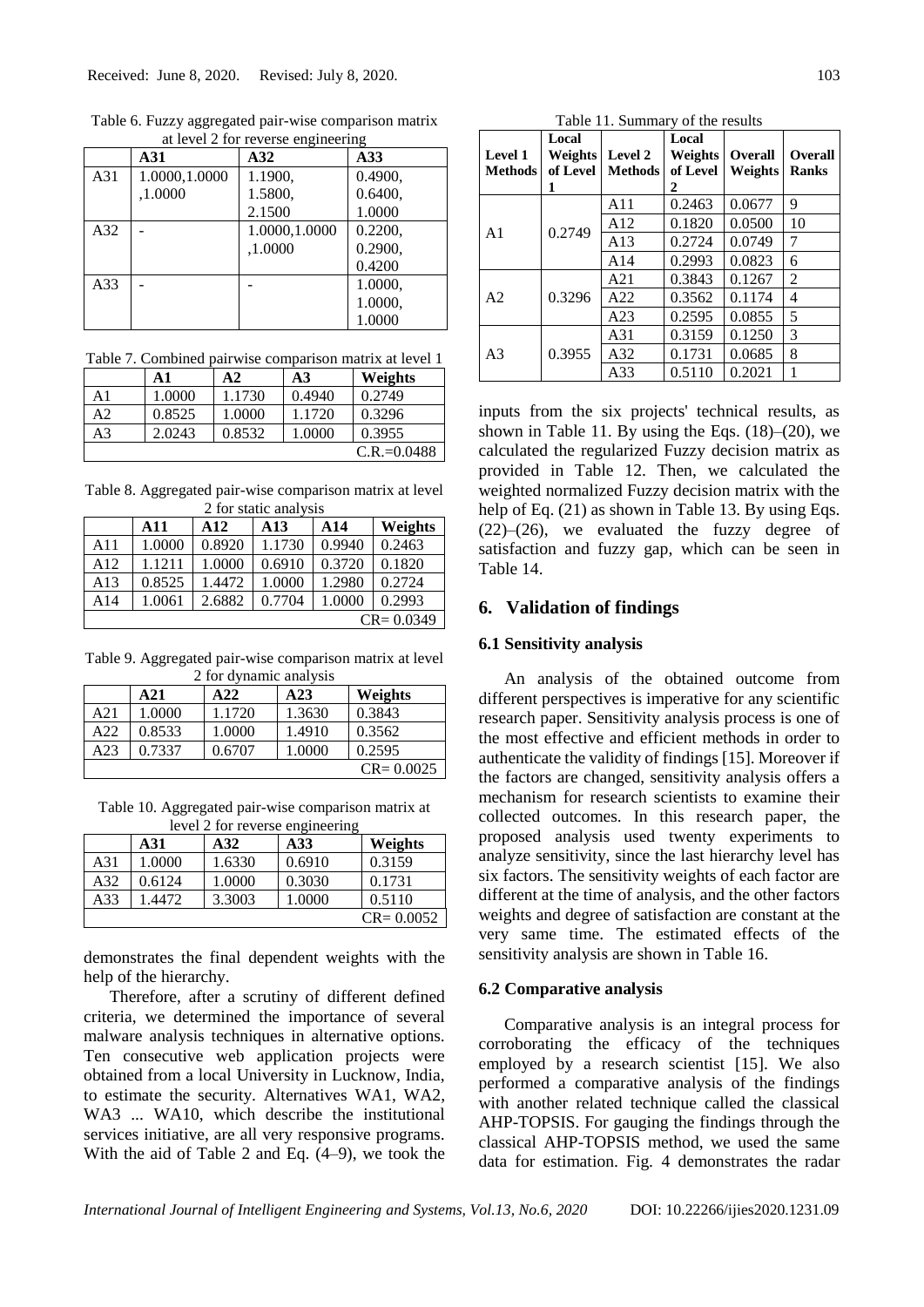|     |         |         | Table 12. Subjective cognition results of evaluators in imiguistic terms |         |         |         |         |         |         |             |
|-----|---------|---------|--------------------------------------------------------------------------|---------|---------|---------|---------|---------|---------|-------------|
|     | WA1     | WA2     | WA3                                                                      | WA4     | WA5     | WA6     | WA7     | WA8     | WA9     | <b>WA10</b> |
| A11 | 5.7320, | 4.2700, | 4.0900,                                                                  | 1.1800, | 5.1800, | 2.0900, | 1.7300, | 1.1800, | 5.1800, | 2.8200,     |
|     | 7.7320, | 6.2700, | 6.0900,                                                                  | 3.0000, | 7.1800, | 4.0900, | 3.5500, | 3.0000, | 7.1800, | 4.8200,     |
|     | 9.2710  | 8.1800  | 8.0900                                                                   | 5.0000  | 8.8200  | 6.0900  | 5.5500  | 5.0000  | 8.8200  | 6.8200      |
| A12 | 5.0000, | 5.7300, | 4.2700,                                                                  | 1.1800, | 4.1800, | 3.5500, | 0.8200, | 1.1800, | 4.1800, | 2.8200,     |
|     | 7.0000, | 7.7300, | 6.2700,                                                                  | 3.0000, | 6.0900, | 5.5500, | 2.4500, | 3.0000, | 6.0900, | 4.8200,     |
|     | 8.4500  | 9.0000  | 7.9100                                                                   | 5.0000  | 7.6400  | 7.2700  | 4.4500  | 5.0000  | 7.6400  | 6.6400      |
| A13 | 5.1800, | 5.3600, | 5.3600,                                                                  | 0.7300, | 5.0000, | 4.8200, | 1.0000, | 0.7300, | 5.0000, | 2.8200,     |
|     | 7.1800, | 7.3600, | 7.3600,                                                                  | 2.4500, | 7.0000, | 6.8200, | 2.6400, | 2.4500, | 7.0000, | 4.8200,     |
|     | 8.6400  | 8.7300  | 8.7300                                                                   | 4.4500  | 8.4500  | 8.2700  | 4.6400  | 4.4500  | 8.4500  | 6.7300      |
| A14 | 5.7300, | 5.3600, | 5.5500,                                                                  | 0.6400, | 5.3600, | 4.0900, | 0.7300, | 0.6400, | 5.3600, | 2.0900,     |
|     | 7.7300, | 7.3006, | 7.5500,                                                                  | 2.2700, | 7.3600, | 6.0900, | 2.2700, | 2.2700, | 7.3600, | 3.9100,     |
|     | 9.0900  | 8.7300  | 8.9100                                                                   | 4.2700  | 8.7300  | 7.7300  | 4.2700  | 4.2700  | 8.7300  | 5.8200      |
| A21 | 6.2700, | 5.7300, | 5.3600,                                                                  | 0.3600, | 6.2700, | 3.1800, | 1.6400, | 0.3600, | 6.2700, | 3.9100,     |
|     | 8.2700, | 7.7300, | 7.3600,                                                                  | 1.7300, | 8.2700, | 5.1800, | 3.3600, | 1.7300, | 8.2700, | 5.9100,     |
|     | 9.4500  | 9.0000  | 8.7300                                                                   | 3.7300  | 9.4500  | 7.0000  | 5.3600  | 3.7300  | 9.4500  | 7.5500      |
| A22 | 5.7300, | 5.3600, | 5.5500,                                                                  | 1.6400, | 5.3600, | 4.0900, | 0.7300, | 1.6400, | 5.3600, | 2.0900,     |
|     | 7.7300, | 7.3006, | 7.5500,                                                                  | 3.5500, | 7.3600, | 6.0900, | 2.2700, | 3.5500, | 7.3600, | 3.9100,     |
|     | 9.0900  | 8.7300  | 8.9100                                                                   | 5.5500  | 8.7300  | 7.7300  | 4.2700  | 5.5500  | 8.7300  | 5.8200      |
| A23 | 5.0000, | 5.7300, | 4.2700,                                                                  | 1.1800, | 4.1800, | 3.5500, | 0.8200, | 1.1800, | 4.1800, | 2.8200,     |
|     | 7.0000, | 7.7300, | 6.2700,                                                                  | 3.0000, | 6.0900, | 5.5500, | 2.4500, | 3.0000, | 6.0900, | 4.8200,     |
|     | 8.4500  | 9.0000  | 7.9100                                                                   | 5.0000  | 7.6400  | 7.2700  | 4.4500  | 5.0000  | 7.6400  | 6.6400      |
| A31 | 5.1800, | 5.3600, | 5.3600,                                                                  | 0.7300, | 5.0000, | 4.8200, | 1.0000, | 0.7300, | 5.0000, | 2.8200,     |
|     | 7.1800, | 7.3600, | 7.3600,                                                                  | 2.4500, | 7.0000, | 6.8200, | 2.6400, | 2.4500. | 7.0000, | 4.8200,     |
|     | 8.6400  | 8.7300  | 8.7300                                                                   | 4.4500  | 8.4500  | 8.2700  | 4.6400  | 4.4500  | 8.4500  | 6.7300      |
| A32 | 5.7300, | 5.3600, | 5.5500,                                                                  | 0.6400, | 5.3600, | 4.0900, | 0.7300, | 0.6400, | 5.3600, | 2.0900,     |
|     | 7.7300, | 7.3006, | 7.5500,                                                                  | 2.2700, | 7.3600, | 6.0900, | 2.2700, | 2.2700, | 7.3600, | 3.9100,     |
|     | 9.0900  | 8.7300  | 8.9100                                                                   | 4.2700  | 8.7300  | 7.7300  | 4.2700  | 4.2700  | 8.7300  | 5.8200      |
| A33 | 6.2700, | 5.7300, | 5.3600,                                                                  | 0.3600, | 6.2700, | 3.1800, | 1.6400, | 0.3600, | 6.2700, | 3.9100,     |
|     | 8.2700, | 7.7300, | 7.3600,                                                                  | 1.7300, | 8.2700, | 5.1800, | 3.3600, | 1.7300, | 8.2700, | 5.9100,     |
|     | 9.4500  | 9.0000  | 8.7300                                                                   | 3.7300  | 9.4500  | 7.0000  | 5.3600  | 3.7300  | 9.4500  | 7.5500      |

Table 12. Subjective cognition results of evaluations



Figure 4. Radar chart representation of comparing the results from different methods

chart representation of the findings obtained from three different techniques. The findings presented in Fig. 4 indicate a strong correlation between the findings obtained from both techniques [15]. It clearly demonstrates that the Fuzzy-based approach offers better research findings over the classical approach.

# **7. Conclusion**

Software security breaches and advanced malware exploits are now widespread, infiltrating every sector. Various methods for targeting pose serious challenges for IT security experts who are actively working on tactics to contain and reduce these infringements. In this kind of scenario, the different organizations need to work on conclusive strategy that effectively neutralizes the impact of the attacks. There are several malware analysis techniques available today which allow the researchers and security experts to realize the danger and purpose of a particular sample easily and in detail. This expertise enables the researcher to deal with future malware production patterns or to optimize established identification procedures to minimize the risk from such an application [50]. Our research paper explores the different malware analysis techniques available to understand a given sample's behavior. Furthermore, our study also highlights the perils of competing motivation among the malware writers to conceal the malicious nature of their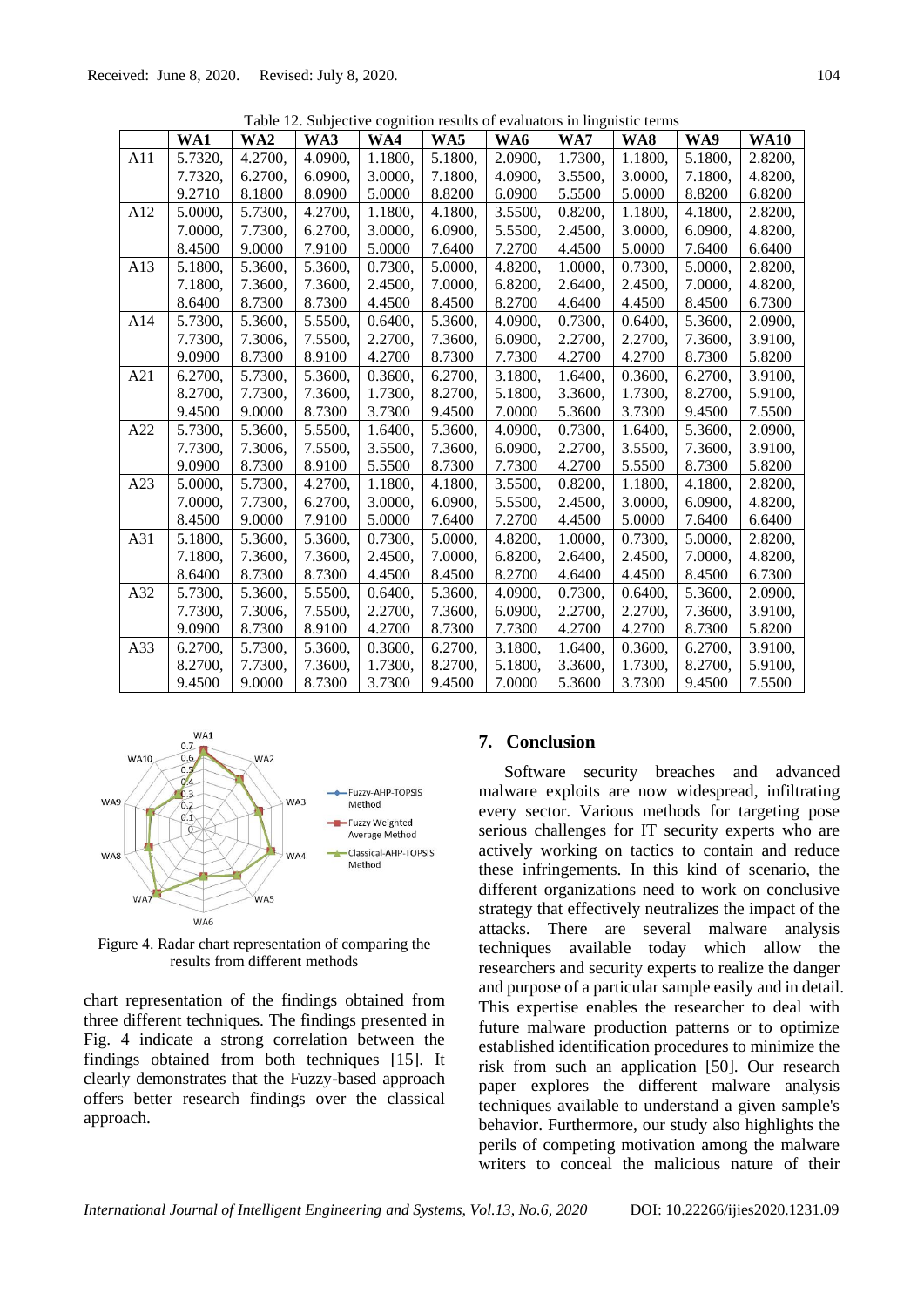| I avid 13. The hormanized fuzzy-decision matrix |         |         |         |         |         |         |         |         |         |             |
|-------------------------------------------------|---------|---------|---------|---------|---------|---------|---------|---------|---------|-------------|
|                                                 | WA1     | WA2     | WA3     | WA4     | WA5     | WA6     | WA7     | WA8     | WA9     | <b>WA10</b> |
| A11                                             | 0.5000, | 0.5200, | 0.5400, | 0.5200, | 0.2000, | 0.5400, | 0.5200, | 0.2000, | 0.2000, | 0.4700,     |
|                                                 | 0.7100, | 0.7400, | 0.7500. | 0.7400, | 0.4700. | 0.7500, | 0.7400. | 0.4700, | 0.5000. | 0.6800,     |
|                                                 | 0.8900  | 0.9400  | 0.9200  | 0.9200  | 0.7700  | 0.9200  | 0.9200  | 0.7700  | 0.8000  | 0.8800      |
| A12                                             | 0.5400, | 0.5200, | 0.5900, | 0.6000, | 0.4200, | 0.5900, | 0.6000, | 0.4200, | 0.3800, | 0.6100,     |
|                                                 | 0.7500, | 0.7400, | 0.8000, | 0.8100, | 0.6900. | 0.8000, | 0.8100, | 0.6900, | 0.6600, | 0.8200,     |
|                                                 | 0.9200  | 0.9300  | 0.9700  | 1.0000  | 0.9900  | 0.9700  | 1.0000  | 0.9900  | 0.9600  | 0.9800      |
| A13                                             | 0.5400, | 0.5200, | 0.5900, | 0.4600, | 0.2000, | 0.5900, | 0.4600, | 0.2000, | 0.2000, | 0.5500,     |
|                                                 | 0.7500, | 0.7400, | 0.8000, | 0.6800, | 0.4700, | 0.8000, | 0.6800, | 0.4700, | 0.5000, | 0.7600,     |
|                                                 | 0.9200  | 0.9200  | 0.9600  | 0.8800  | 0.7700  | 0.9600  | 0.8800  | 0.7700  | 0.8000  | 0.9300      |
| A14                                             | 0.5900, | 0.6000, | 0.5400, | 0.4600, | 0.1800, | 0.5400, | 0.4600, | 0.1800, | 0.2000, | 0.4700,     |
|                                                 | 0.8000, | 0.8100, | 0.7500, | 0.6800, | 0.4500, | 0.7500, | 0.6800, | 0.4500, | 0.5000, | 0.6800,     |
|                                                 | 0.9700  | 1.0000  | 0.9300  | 0.8700  | 0.7400  | 0.9300  | 0.8700  | 0.7400  | 0.8000  | 0.8700      |
| A21                                             | 0.4600, | 0.3800, | 0.5400, | 0.5200, | 0.4200, | 0.5400, | 0.5200, | 0.4200, | 0.3800, | 0.4700,     |
|                                                 | 0.6700, | 0.6000, | 0.7500, | 0.7400, | 0.6900, | 0.7500, | 0.7400, | 0.6900, | 0.6600, | 0.6800,     |
|                                                 | 0.8600  | 0.8000  | 0.9200  | 0.9300  | 0.9900  | 0.9200  | 0.9300  | 0.9900  | 0.9600  | 0.8700      |
| A22                                             | 0.5000, | 0.5200, | 0.5400, | 0.5200, | 0.2000, | 0.5400, | 0.5200, | 0.2000, | 0.2000, | 0.4700,     |
|                                                 | 0.7100, | 0.7400, | 0.7500, | 0.7400, | 0.4700, | 0.7500, | 0.7400, | 0.4700, | 0.5000, | 0.6800,     |
|                                                 | 0.8900  | 0.9400  | 0.9200  | 0.9200  | 0.7700  | 0.9200  | 0.9200  | 0.7700  | 0.8000  | 0.8800      |
| A23                                             | 0.5400, | 0.5200, | 0.5900, | 0.6000, | 0.4200, | 0.5900, | 0.6000, | 0.4200, | 0.3800, | 0.6100,     |
|                                                 | 0.7500, | 0.7400, | 0.8000, | 0.8100, | 0.6900, | 0.8000, | 0.8100, | 0.6900, | 0.6600, | 0.8200,     |
|                                                 | 0.9200  | 0.9300  | 0.9700  | 1.0000  | 0.9900  | 0.9700  | 1.0000  | 0.9900  | 0.9600  | 0.9800      |
| A31                                             | 0.5400. | 0.5200. | 0.5900. | 0.4600, | 0.2000. | 0.5900, | 0.4600. | 0.2000, | 0.2000, | 0.5500,     |
|                                                 | 0.7500, | 0.7400, | 0.8000, | 0.6800, | 0.4700, | 0.8000, | 0.6800, | 0.4700, | 0.5000, | 0.7600,     |
|                                                 | 0.9200  | 0.9200  | 0.9600  | 0.8800  | 0.7700  | 0.9600  | 0.8800  | 0.7700  | 0.8000  | 0.9300      |
| A32                                             | 0.5900, | 0.6000. | 0.5400, | 0.4600, | 0.1800. | 0.5400. | 0.4600, | 0.1800. | 0.2000, | 0.4700.     |
|                                                 | 0.8000. | 0.8100, | 0.7500, | 0.6800, | 0.4500, | 0.7500, | 0.6800, | 0.4500. | 0.5000, | 0.6800,     |
|                                                 | 0.9700  | 1.0000  | 0.9300  | 0.8700  | 0.7400  | 0.9300  | 0.8700  | 0.7400  | 0.8000  | 0.8700      |
| A33                                             | 0.5900. | 0.4600, | 0.3000. | 0.2600, | 0.1600. | 0.3000, | 0.2600. | 0.1600, | 0.1200. | 0.4300,     |
|                                                 | 0.8000, | 0.6800, | 0.5700, | 0.5300, | 0.4200. | 0.5700, | 0.5300, | 0.4200, | 0.3900, | 0.6400.     |
|                                                 | 0.9600  | 0.8800  | 0.8300  | 0.8200  | 0.7200  | 0.8300  | 0.8200  | 0.7200  | 0.6900  | 0.8600      |

Table 13. The normalized fuzzy-decision matrix

production for commercial benefits. The hierarchical representation of different malware analysis techniques is shown in Fig. 1 that tabulates the categories and the sub-categories. We have used the widely reliable and accepted integrated fuzzy AHP-TOPSIS method to provide a prioritized ranking outcome to the created hierarchy in Fig. 1, while defining all of these important findings. The findings obtained with the help of integrated fuzzy AHP-TOPSIS method which assist IT security experts to understand the process of evaluating the impact of malware analysis techniques. The main outcomes of the present research study can be defined as:

- Findings of the present study show that amongst the Static Analysis (A1), Dynamic Analysis (A2) and Reverse Engineering (A3), the most powerful malware attack analysis approach is the Reverse Engineering. Our analysis also proves that String Analysis (A33) is the best technique for the Reverse Engineering malware analysis approach.
- The most prioritized sub-factor in the analyzed outcomes is the String Analysis. Strings in software are values which are

installed from the sample of malware when performed. To accomplish strong indication from the malware sample, the reverse engineering process has to be done for string analysis.

- Findings of this research study are conclusive and the outcomes prove that the proposed methodology, if enlisted by the IT security experts and researchers, would be highly effective for malware analysis.
- This study will assist the IT security experts in improving the existing malware analysis mechanism and market by presenting an empirically evaluated and validated malware analysis technique. Researchers and academicians from the software security field may use the findings and improve the mechanism of malware analysis techniques.
- The study has discovered the most appropriate malware analysis technique by executing it on different versions of university's web application on different levels. By following this measure,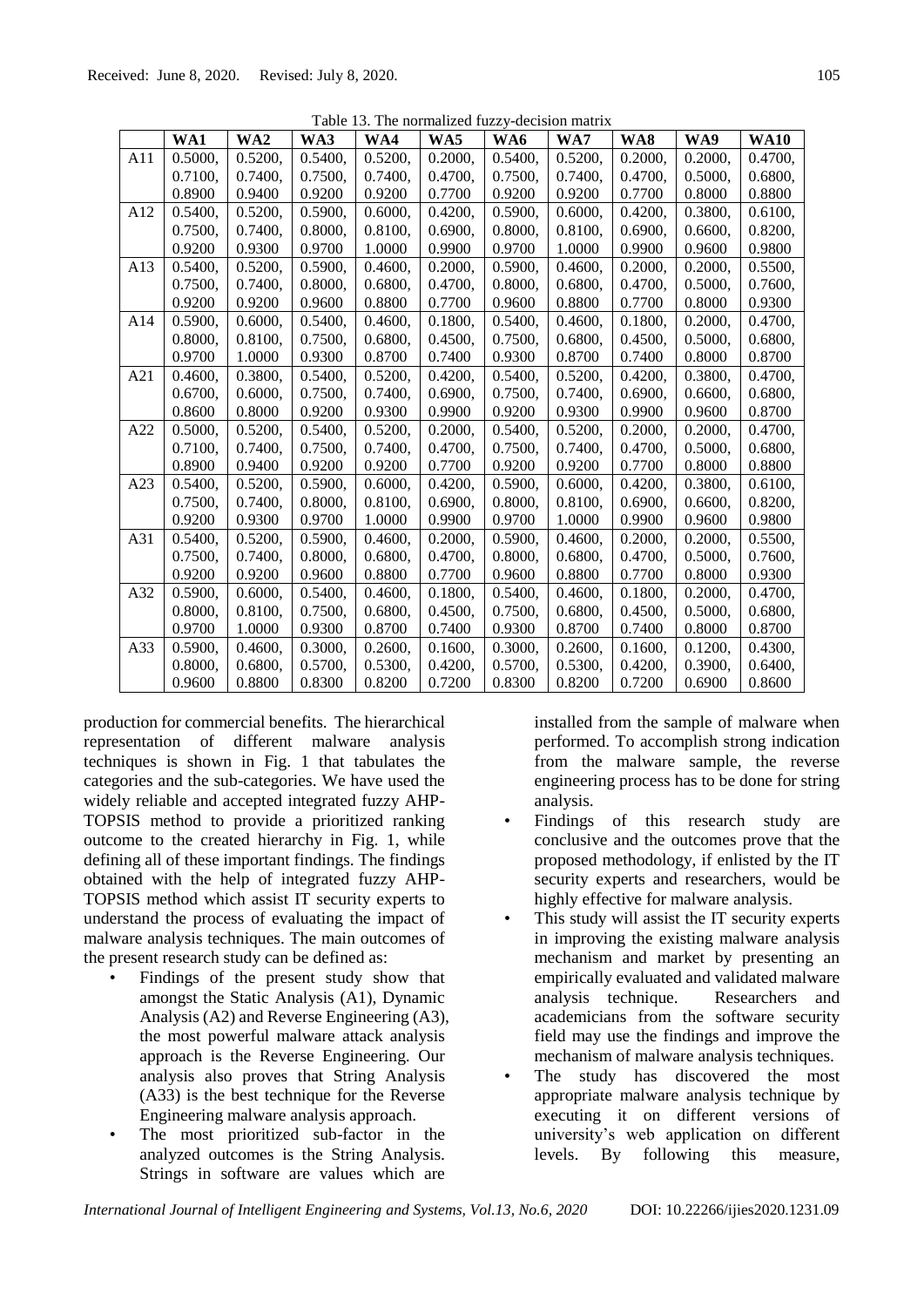|  | Table 14. The weighted normalized fuzzy-decision matrix |  |  |
|--|---------------------------------------------------------|--|--|
|  |                                                         |  |  |

|     | WA1     | WA <sub>2</sub> | WA3     | WA4        | WA5        | WA6     | WA7     | WA8     | WA9     | <b>WA10</b> |
|-----|---------|-----------------|---------|------------|------------|---------|---------|---------|---------|-------------|
| A11 | 0.0040. | $0.0030$ ,      | 0.0030. | $0.0050$ , | 0.0050,    | 0.0030. | 0.0030. | 0.0050, | 0.0050. | $0.0030$ ,  |
|     | 0.0140, | 0.0120,         | 0.0120, | 0.0160,    | 0.0160,    | 0.0130, | 0.0120, | 0.0160, | 0.0160, | 0.0130,     |
|     | 0.0440  | 0.0410          | 0.0410  | 0.0480     | 0.0490     | 0.0450  | 0.0410  | 0.0480  | 0.0490  | 0.0450      |
| A12 | 0.0040, | 0.0030,         | 0.0030, | 0.0020,    | 0.0020,    | 0.0020, | 0.0030, | 0.0020. | 0.0020, | 0.0020,     |
|     | 0.0140, | 0.0120,         | 0.0120, | 0.0100,    | 0.0090,    | 0.0100, | 0.0120, | 0.0100, | 0.0090, | 0.0100,     |
|     | 0.0440  | 0.0420          | 0.0420  | 0.0370     | 0.0380     | 0.0390  | 0.0420  | 0.0370  | 0.0380  | 0.0390      |
| A13 | 0.0010, | 0.0020,         | 0.0020, | 0.0010,    | 0.0010,    | 0.0010, | 0.0020, | 0.0010, | 0.0010. | 0.0010,     |
|     | 0.0060, | 0.0060,         | 0.0060, | 0.0050,    | 0.0050,    | 0.0040, | 0.0060, | 0.0050, | 0.0050, | 0.0040,     |
|     | 0.0190  | 0.0200          | 0.0200  | 0.0190     | 0.0180     | 0.0170  | 0.0200  | 0.0190  | 0.0180  | 0.0170      |
| A14 | 0.0020, | 0.0020,         | 0.0020, | 0.0020,    | 0.0020,    | 0.0000, | 0.0020, | 0.0020, | 0.0020, | 0.0000,     |
|     | 0.0080, | 0.0080,         | 0.0080, | 0.0070,    | 0.0070.    | 0.0040, | 0.0080. | 0.0070, | 0.0070. | 0.0040,     |
|     | 0.0270  | 0.0250          | 0.0250  | 0.0270     | 0.0250     | 0.0170  | 0.0250  | 0.0270  | 0.0250  | 0.0170      |
| A21 | 0.0010, | 0.0020,         | 0.0020, | 0.0020,    | 0.0010,    | 0.0000, | 0.0020, | 0.0020, | 0.0010, | 0.0000,     |
|     | 0.0050, | 0.0070,         | 0.0070, | 0.0070,    | 0.0050,    | 0.0020, | 0.0070, | 0.0070, | 0.0050, | 0.0020,     |
|     | 0.0180  | 0.0220          | 0.0220  | 0.0240     | 0.0180     | 0.0090  | 0.0220  | 0.0240  | 0.0180  | 0.0090      |
| A22 | 0.0040. | $0.0030$ ,      | 0.0030. | $0.0020$ , | $0.0020$ , | 0.0020. | 0.0030. | 0.0020. | 0.0020, | $0.0020$ ,  |
|     | 0.0140, | 0.0120,         | 0.0120, | 0.0100,    | 0.0090,    | 0.0100, | 0.0120, | 0.0100, | 0.0090, | 0.0100,     |
|     | 0.0440  | 0.0420          | 0.0420  | 0.0370     | 0.0380     | 0.0390  | 0.0420  | 0.0370  | 0.0380  | 0.0390      |
| A23 | 0.0010, | 0.0020,         | 0.0020, | 0.0010,    | 0.0010,    | 0.0010, | 0.0020, | 0.0010, | 0.0010, | $0.0010$ ,  |
|     | 0.0060, | 0.0060,         | 0.0060, | 0.0050,    | 0.0050,    | 0.0040, | 0.0060, | 0.0050, | 0.0050, | 0.0040,     |
|     | 0.0190  | 0.0200          | 0.0200  | 0.0190     | 0.0180     | 0.0170  | 0.0200  | 0.0190  | 0.0180  | 0.0170      |
| A31 | 0.0020, | 0.0020,         | 0.0020, | 0.0020,    | 0.0020,    | 0.0000, | 0.0020, | 0.0020, | 0.0020, | 0.0000,     |
|     | 0.0080, | 0.0080,         | 0.0080, | 0.0070,    | 0.0070,    | 0.0040, | 0.0080, | 0.0070, | 0.0070, | 0.0040,     |
|     | 0.0270  | 0.0250          | 0.0250  | 0.0270     | 0.0250     | 0.0170  | 0.0250  | 0.0270  | 0.0250  | 0.0170      |
| A32 | 0.0010, | 0.0020,         | 0.0020, | 0.0020,    | 0.0010,    | 0.0000, | 0.0020, | 0.0020, | 0.0010, | 0.0000,     |
|     | 0.0050, | 0.0070,         | 0.0070, | 0.0070,    | 0.0050,    | 0.0020, | 0.0070, | 0.0070, | 0.0050, | 0.0020,     |
|     | 0.0180  | 0.0220          | 0.0220  | 0.0240     | 0.0180     | 0.0090  | 0.0220  | 0.0240  | 0.0180  | 0.0090      |
| A33 | 0.0030, | 0.0020,         | 0.0020, | 0.0020,    | 0.0030,    | 0.0020, | 0.0020, | 0.0020, | 0.0030, | 0.0020,     |
|     | 0.0110, | 0.0090,         | 0.0090, | 0.0100,    | 0.0110,    | 0.0090, | 0.0090, | 0.0100, | 0.0110, | 0.0090,     |
|     | 0.0360  | 0.0300          | 0.0300  | 0.0350     | 0.0360     | 0.0340  | 0.0300  | 0.0350  | 0.0360  | 0.0340      |

Table 15. Closeness coefficients to the aspired level among the different alternatives

| Alternatives   |                 | $d+i$  | $d-i$  | Gap Degree of | Satisfaction   |  |
|----------------|-----------------|--------|--------|---------------|----------------|--|
|                |                 |        |        | $CC + i$      | Degree of CC-i |  |
| Alternative 1  | WA1             | 0.0450 | 0.0270 | 0.3780        | 0.6548         |  |
| Alternative 2  | WA <sub>2</sub> | 0.0390 | 0.0360 | 0.4970        | 0.5165         |  |
| Alternative 3  | WA3             | 0.0380 | 0.0410 | 0.5390        | 0.4854         |  |
| Alternative 4  | WA4             | 0.0370 | 0.0270 | 0.4340        | 0.5965         |  |
| Alternative 5  | WA5             | 0.0390 | 0.0460 | 0.5450        | 0.4785         |  |
| Alternative 6  | WA6             | 0.0350 | 0.0480 | 0.6280        | 0.3965         |  |
| Alternative 7  | WA7             | 0.0480 | 0.0260 | 0.3670        | 0.6685         |  |
| Alternative 8  | WA8             | 0.0330 | 0.0420 | 0.5660        | 0.4854         |  |
| Alternative 9  | WA9             | 0.0370 | 0.0480 | 0.5490        | 0.4658         |  |
| Alternative 10 | <b>WA10</b>     | 0.0300 | 0.0470 | 0.6060        | 0.3582         |  |

prospective research scientists will be able to determine the factors influencing malware attack analysis along with their corresponding weights.

• Malware analysis market and opportunities that this domain affords are a plenty. There are numerous aspects to study in this filed and each aspect is imbued with its set of complexities. Hence our research study also has limitations, especially when compared with the other sectors. Although extensive

research must dwell upon all the technological, ethical and organizational consequences in a single manuscript, the emphasis of this research is only on the hypothetical situation and its consequences for cyber-security.

# **Conflicts of Interest**

The authors declare no conflict of interest.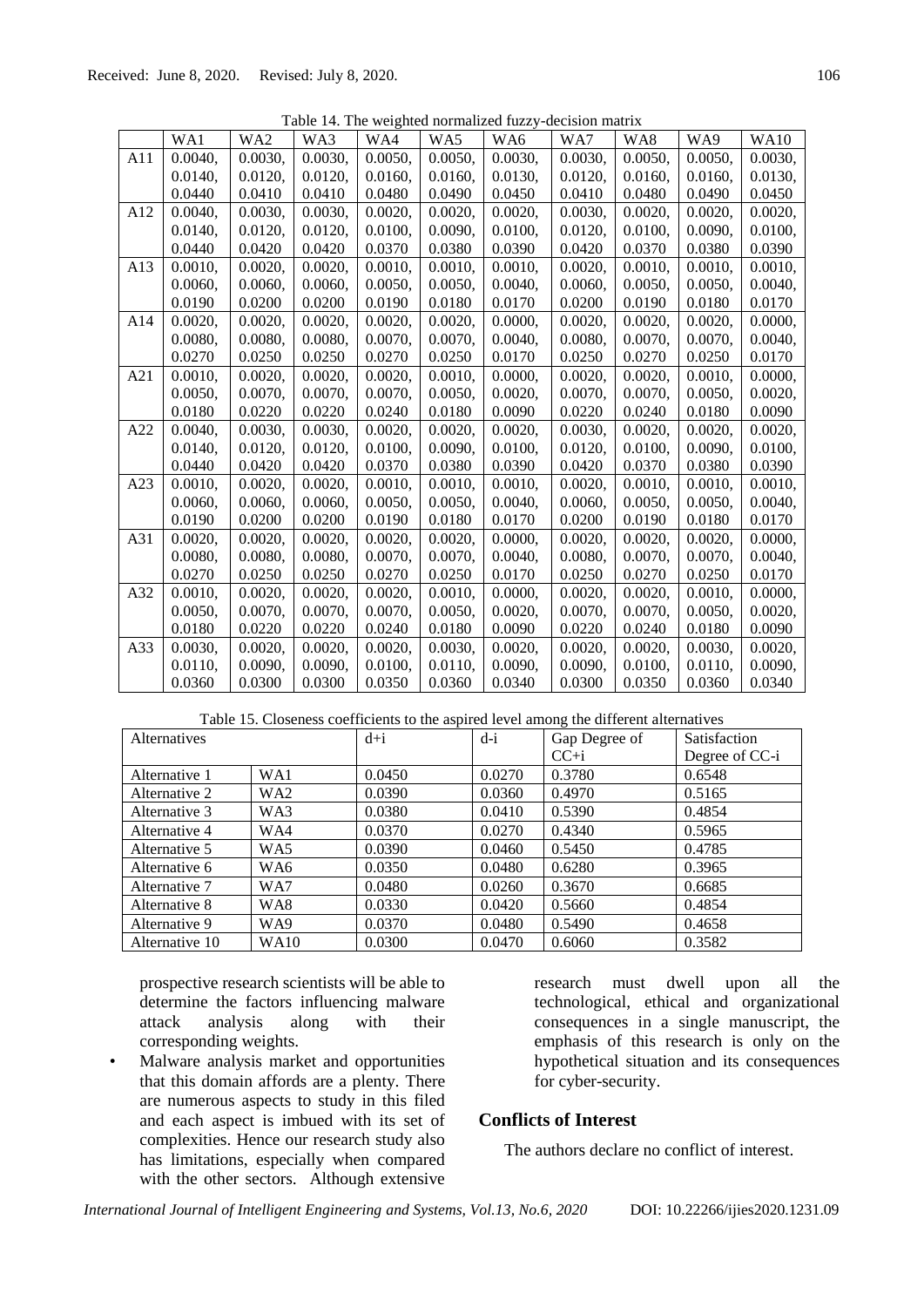| <b>Scenario</b> | Weights/         |                        | WA1    | WA <sub>2</sub> | WA3    | WA4    | WA5    | WA6    | WA7    | WA8    | WA9    | <b>WA10</b> |
|-----------------|------------------|------------------------|--------|-----------------|--------|--------|--------|--------|--------|--------|--------|-------------|
|                 | <b>Alternati</b> |                        |        |                 |        |        |        |        |        |        |        |             |
|                 | <b>ves</b>       |                        |        |                 |        |        |        |        |        |        |        |             |
| $Exp-0$         | Original         |                        | 0.6548 | 0.5165          | 0.4854 | 0.5965 | 0.4785 | 0.3965 | 0.6685 | 0.4854 | 0.4658 | 0.3582      |
|                 | Weights          | $\widehat{\mathbf{r}}$ |        |                 |        |        |        |        |        |        |        |             |
| $Exp-1$         | A11              | ن                      | 0.6698 | 0.5298          | 0.4989 | 0.6066 | 0.491  | 0.394  | 0.673  | 0.5053 | 0.4941 | 0.3489      |
| $Exp-2$         | A12              | ಲ                      | 0.6398 | 0.5032          | 0.4719 | 0.5864 | 0.466  | 0.399  | 0.664  | 0.4655 | 0.4375 | 0.3675      |
| $Exp-3$         | A13              |                        | 0.6681 | 0.4357          | 0.4096 | 0.6305 | 0.5003 | 0.3529 | 0.6096 | 0.4909 | 0.4544 | 0.3765      |
| $Exp-4$         | A14              | egree                  | 0.6415 | 0.5973          | 0.5612 | 0.5625 | 0.4567 | 0.4401 | 0.7274 | 0.4799 | 0.4772 | 0.3399      |
| $Exp-5$         | A21              | ≏                      | 0.5633 | 0.5177          | 0.4782 | 0.5819 | 0.4737 | 0.35   | 0.6423 | 0.4015 | 0.4045 | 0.3473      |
| $Exp-6$         | A22              |                        | 0.7463 | 0.5153          | 0.4926 | 0.6111 | 0.4833 | 0.443  | 0.6947 | 0.5693 | 0.5271 | 0.3691      |
| $Exp-7$         | A23              |                        | 0.7431 | 0.6106          | 0.5862 | 0.599  | 0.4789 | 0.5297 | 0.7842 | 0.5685 | 0.5295 | 0.322       |
| $Exp-8$         | A31              | atisfaction            | 0.5665 | 0.4224          | 0.3846 | 0.594  | 0.4781 | 0.2633 | 0.5528 | 0.4023 | 0.4021 | 0.3944      |
| $Exp-9$         | A32              | Ω                      | 0.5917 | 0.4627          | 0.4463 | 0.5632 | 0.5166 | 0.3289 | 0.5969 | 0.4498 | 0.4413 | 0.3882      |
| $Exp-10$        | A33              |                        | 0.5286 | 0.4089          | 0.4072 | 0.5299 | 0.5547 | 0.2613 | 0.5253 | 0.4142 | 0.4168 | 0.4134      |

Table 16. Sensitivity analysis

# **Author Contributions**

Conceptualization, Mamdouh Alenezi, Bineet Kumar Gupta, and Md Tarique Jamal Ansari; Methodology, Md Tarique Jamal Ansari; Software, Md Tarique Jamal Ansari; Validation, Md Tarique Jamal Ansari, Bineet Kumar Gupta, Alka Agrawal, Rajeev Kumar, and Raees Ahmad Khan; Formal Analysis, Alka Agrawal, MdTarique Jamal Ansari, Bineet Kumar Gupta, and Rajeev Kumar; Investigation, MamdouhAlenezi; Resources, MdTarique Jamal Ansari; Data Curation, Alka Agrawal; Writing—Original Draft preparation, MdTarique Jamal Ansari, and Rajeev Kumar; writing—Review and Editing, MdTarique Jamal Ansari, Rajeev Kumar, Bineet Kumar Gupta, and Alka Agrawal; Visualization, MdTarique Jamal Ansari; Supervision, Raees Ahmad Khan; Project Administration, Alka Agrawal, and Raees AhmadKhan; Funding Acquisition, Mamdouh Alenezi.

# **Acknowledgments**

Authors are grateful to the Prince Sultan University, Saudi Arabia, for sponsoring this research quest.

# **References**

- [1] M. T. J. Ansari, D. Pandey, and M. Alenezi, "STORE: Security threat oriented requirements engineering methodology", Journal of King Saud University-Computer and Information Sciences, 2018. (In press)
- [2] Malware Analysis Market. (2019, November). Retrieved April 2020, from https://www.marketsandmarkets.com/Market-

Reports/malware-analysis-market-108766513.html

- [3] A. Makandar and A. Patrot, "Malware class recognition using image processing techniques", In: *Proc. of 2017 International Conf. on Data Management, Analytics and Innovation (ICDMAI)* pp. 76-80, 2017.
- [4] M. T. J. Ansari and D. Pandey, "Risks, security, and privacy for HIV/AIDS data: Big Data perspective", In *Big Data Analytics in HIV/AIDS Research* pp. 117-139, 2018.
- [5] Ş. Bahtiyar, M. B. Yaman, and C. Y. Altıniğne, "A multi-dimensional machine learning approach to predict advanced malware", *Computer Networks*, Vol. 160, pp. 118-129, 2019.
- [6] W. Yan, "CAS: A framework of online detecting advance malware families for cloud-based security", In: *Proc. of 2012 1st IEEE International Conf. on Communications in China (ICCC)* pp. 220-225, 2012.
- [7] Rosenberg, G. Sicard, and E. O. David, "End-toend deep neural networks and transfer learning for automatic analysis of nation-state malware", *Entropy*, Vol. 20*,* No. 5, p. 390, 2018.
- [8] E. M. Rudd, A. Rozsa, M. Günther, and T. E. Boult, "A survey of stealth malware attacks, mitigation measures, and steps toward autonomous open world solutions", *IEEE Communications Surveys & Tutorials*, Vol. 19, No. 2, pp. 1145-1172, 2016.
- [9] H. Xie, X. Wang, and J. Liu, *U.S. Patent No. 9,047,441*. Washington, DC: U.S. Patent and Trademark Office, 2015
- [10] P. M. Comparetti, G. Salvaneschi, E. Kirda, C. Kolbitsch, C. Kruegel, and S. Zanero, "Identifying dormant functionality in malware programs", In *2010 IEEE Symposium on Security and Privacy*, pp. 61-76, 2010.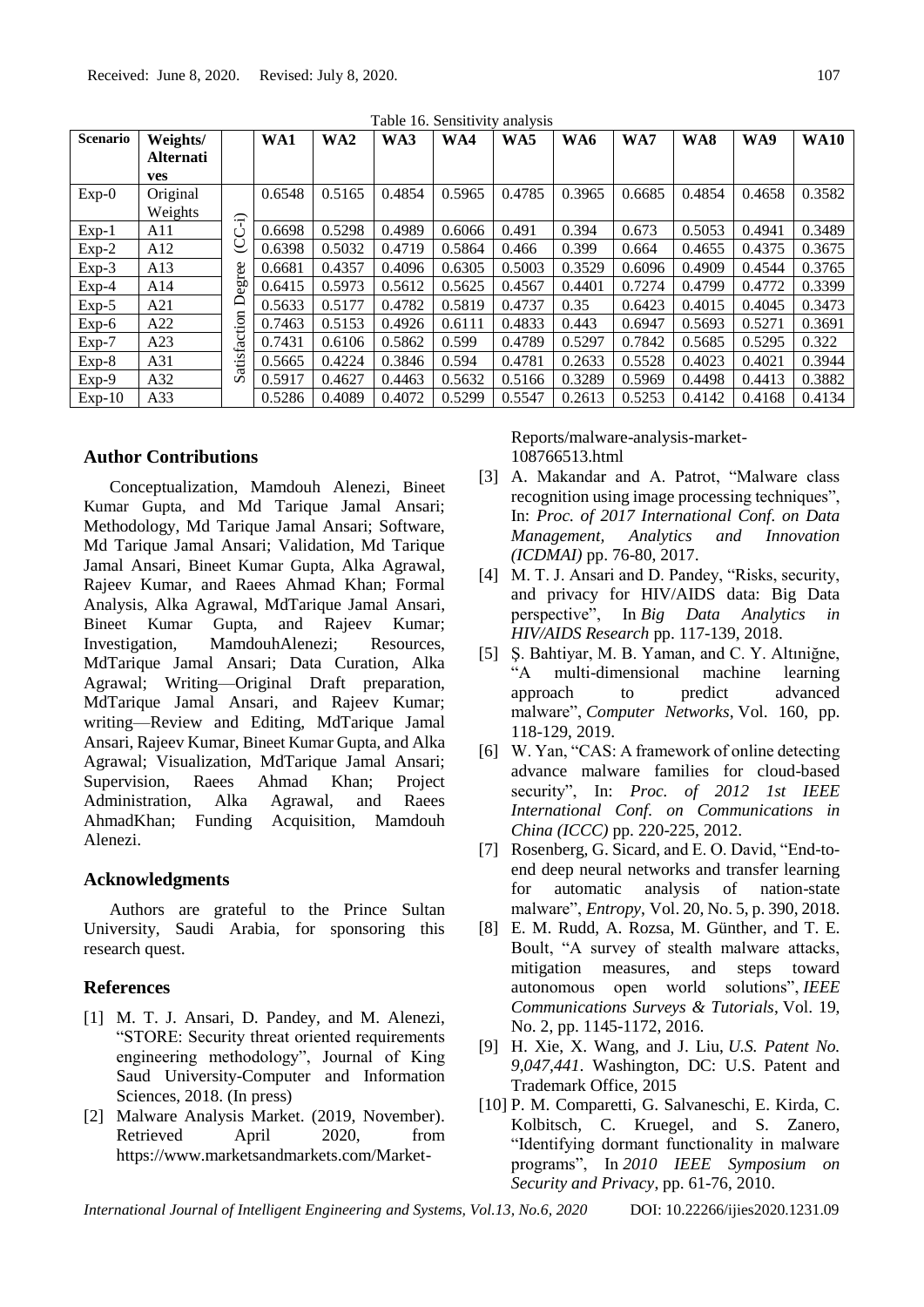- [11] N. M. Johnson, J. Caballero, K. Z. Chen, S. McCamant, P. Poosankam, D. Reynaud, and D. Song, "Differential slicing: Identifying causal execution differences for security applications". In *2011 IEEE Symposium on Security and Privacy*, pp. 347-362, 2011.
- [12] D. Kirat and G. Vigna, "Malgene: Automatic extraction of malware analysis evasion signature", In: *Proc. of* the *22nd ACM SIGSAC Conf. on Computer and Communications Security*, pp. 769-780, 2015.
- [13] Ö. Uygun and A. Dede, "Performance evaluation of green supply chain management using integrated fuzzy multi-criteria decision making techniques", *Computers & Industrial Engineering*, Vol. 102, pp. 502-511, 2016.
- [14] S. Önüt, S. S. Kara, and E. Işik, "Long term supplier selection using a combined fuzzy MCDM approach: A case study for a telecommunication company". *Expert systems with applications*, Vol. 36, No. 2, pp. 3887-3895, 2009.
- [15] R. Kumar, M. Zarour, M. Alenezi, A. Agrawal, and R. A. Khan, "Measuring security durability of software through fuzzy-based decisionmaking process", *International Journal of Computational Intelligence Systems*, Vol. 12 No. 2, pp. 627-642, 2019.
- [16] Ryoo, B. Malone, P. A. Laplante, and P. Anand, "The use of security tactics in open source software projects" *IEEE Transactions on Reliability*, Vol. 65, No. 3, pp. 1195-1204, 2015.
- [17] R. S. Pressman, *Software engineering: a practitioner's approach*. Palgrave macmillan, 2005.
- [18] Z. Salehi, A. Sami, and M. Ghiasi, "Using feature generation from API calls for malware detection", *Computer Fraud & Security*, Vol. 9, pp. 9-18, 2014.
- [19] B. Gu, Y. Fang, P. Jia, L. Liu, L. Zhang, and M. Wang, "A new static detection method of malicious document based on wavelet package analysis", In: *Proc. of 2015 International Conf. on Intelligent Information Hiding and Multimedia Signal Processing (IIH-MSP)*, pp. 333-336, 2015.
- [20] S. Das, Y. Liu, W. Zhang, and M. Chandramohan, "Semantics-based online malware detection: Towards efficient real-time protection against malware", *IEEE Transactions on Information Forensics and Security*, Vol. 11, No. 2, pp. 289-302, 2015.
- [21] B. Kolosnjaji, A. Demontis, B. Biggio, D. Maiorca, G. Giacinto, C. Eckert, and F. Roli, "Adversarial malware binaries: Evading deep

learning for malware detection in executables", In: *Proc. of 2018 26th European Signal Processing Conf. (EUSIPCO)*, pp. 533-537, 2018.

- [22] H. Hashemi and A. Hamzeh, "Visual malware detection using local malicious pattern", *Journal of Computer Virology and Hacking Techniques*, Vol. 15, No. 1, pp. 1-14, 2019.
- [23] A. Mohaisen, O. Alrawi, and M. Mohaisen, "Amal: High-fidelity, behavior-based automated malware analysis and classification" C*omputers & security*, Vol. 52, pp. 251-266, 2015.
- [24] C. I. Fan, H. W. Hsiao, C. H. Chou, and Y. F. Tseng, "Malware detection systems based on API log data mining", In: *Proc. of 2015 IEEE 39th Annual Computer Software and Applications Conf.* Vol. 3, pp. 255-260, 2015.
- $[25]$  H. S. Galal, Y. B. Mahdy, and M. A. Atiea, "Behavior-based features model for malware detection", *Journal of Computer Virology and Hacking Techniques*, Vol. 12, No. 2, pp. 59-67, 2016.
- [26] R. Sihwail, K. Omar, K. A. Zainol Ariffin, and S. Al Afghani, "Malware detection approach based on artifacts in memory image and dynamic analysis", *Applied Sciences*, Vol. 9, No. 18, p. 3680, 2019.
- [27] D. A. Quist and L. M. Liebrock, "Visualizing compiled executables for malware analysis", *In 2009 6th International Workshop on Visualization for Cyber Security*, pp. 27-32, 2009.
- [28] S. Naveen and T. G. Kumar, "Ransomware Analysis Using Reverse Engineering", In: *Proc. of International Conf. on Advances in Computing and Data Sciences*, pp. 185-194, 2019.
- [29] A. Rahimian, R. Ziarati, S. Preda, and M. Debbabi, "On the reverse engineering of the citadel botnet", In *International Symposium on Foundations and Practice of Security*, pp. 408- 425, Cham, 2013.
- [30] Zimba, L. Simukonda, and M. Chishimba, "Demystifying ransomware attacks: reverse engineering and dynamic malware analysis of wannacry for network and information security", *ZAMBIA INFORMATION COMMUNICATION TECHNOLOGY (ICT) JOURNAL*, Vol. 1, No. 1, pp. 35-40, 2017.
- [31] E. Triantaphyllou, B. Shu, S. N. Sanchez, and T. Ray, "Multi-criteria decision making: an operations research approach", *Encyclopedia of Electrical and Electronics Engineering*, Vol. 15, pp. 175-186, 1998.